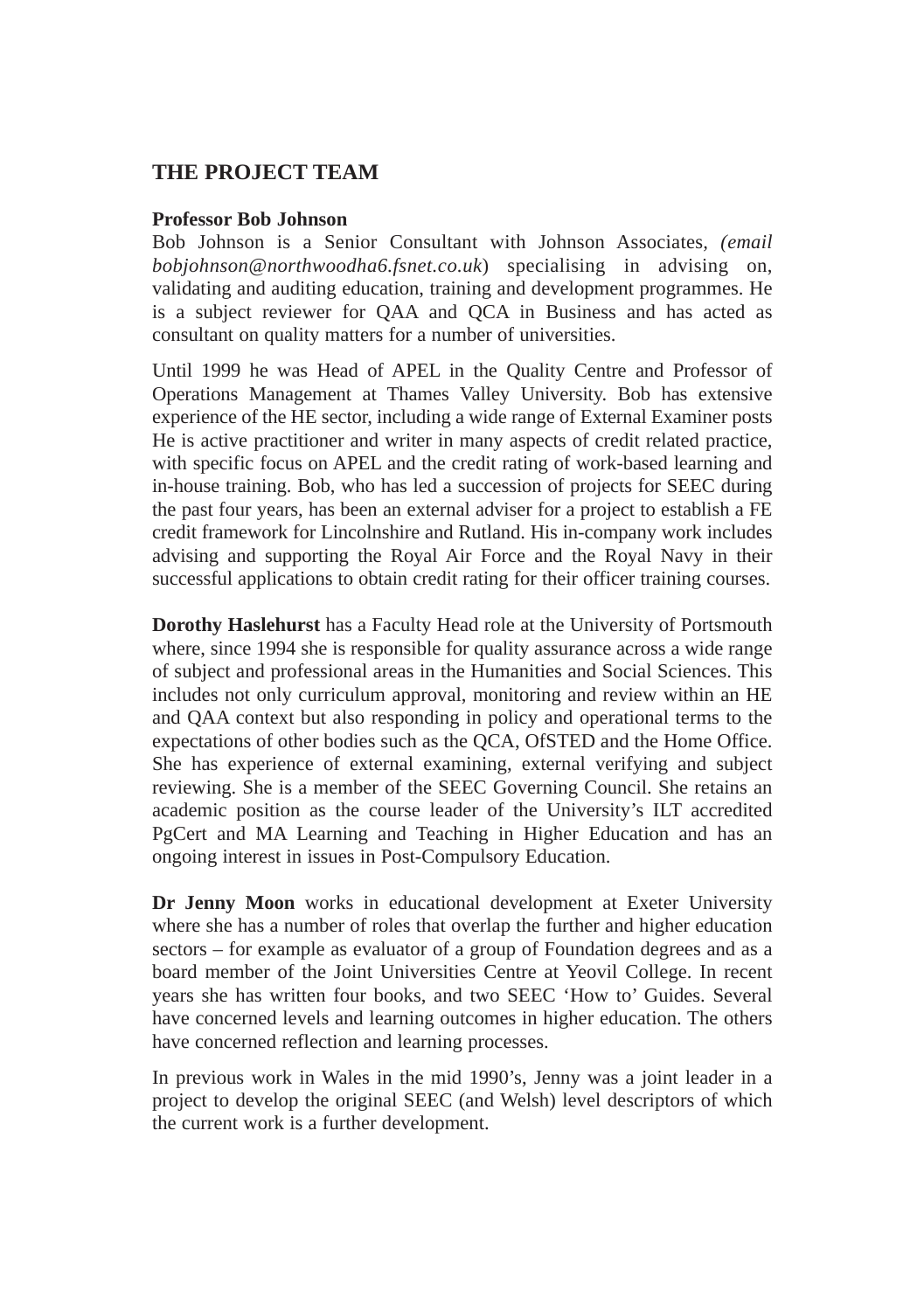This edition is published in Great Britain by the Southern England Consortium for Credit Accumulation and Transfer, SEEC.

Copyright: © SEEC and named authors 2003

All rights reserved. No part of this publication may be reproduced, stored in a retrieval system, or transmitted in any form or by any means, electronic, mechanical, photocopying, recording or otherwise, without prior permission in writing from the author.

First edition 2003

ISBN 0-9541375-4-X

Printed and bound in the UK by Cravitz Printing Company Limited, 1 Tower Hill, Brentwood, Essex CM14 4TA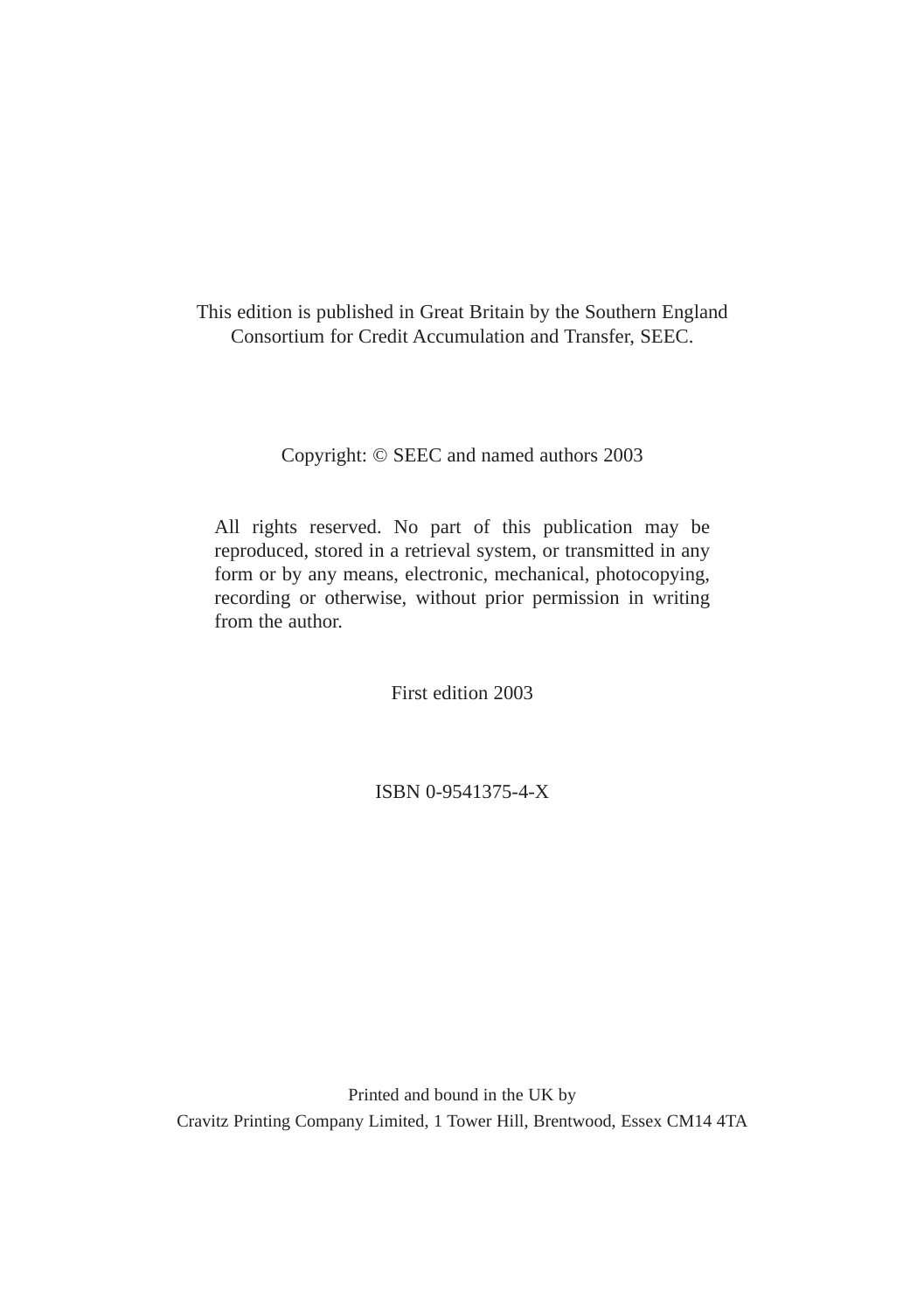# *Credit level descriptors and FE/HE partnerships*

# **Contents**

## **Section**

| 3 Use of the FE/HE credit level descriptors in developing FE/HE partnerships 6 |  |
|--------------------------------------------------------------------------------|--|
|                                                                                |  |
|                                                                                |  |
|                                                                                |  |

#### **Annex**

| $2^{\circ}$   | Consultation at SEEC annual conference |
|---------------|----------------------------------------|
|               |                                        |
|               |                                        |
| $\mathcal{E}$ |                                        |
|               |                                        |
|               |                                        |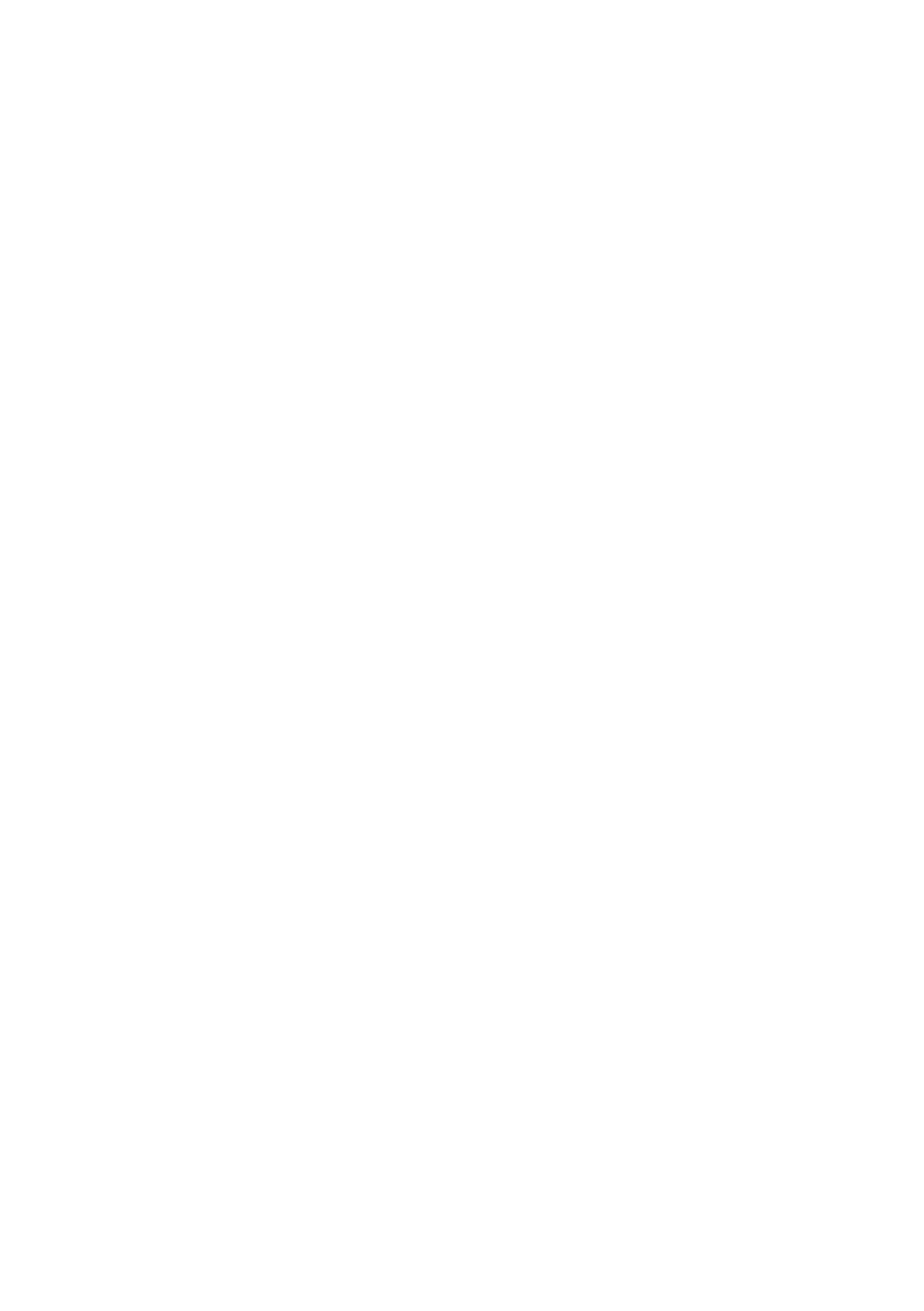# **Issues in the use of credit affecting FE/HE partnerships: an investigation**

- 1. An outline of the project
- 1.1. Project team

Project leaderProfessor Bob Johnson, Johnson Associates Members Dorothy Haslehurst, University of Portsmouth Dr Jenny Moon, University of Exeter

- 1.2. The project, funded entirely by SEEC, was designed to:-
	- support SEEC member institutions to develop and sustain FE partnerships by sharing 'best'/'good' practice
	- contribute to the national agenda of moving to an allthrough (FE and HE) credit framework.
- 1.3. Context

The divide between HE and FE provision is becoming more blurred and irrelevant by the day. Most SEEC member institutions are directly or indirectly involved with a mix of HE and FE provision, for example

FE provision within the institution

Franchised delivery in FE colleges

Partnership agreements with a network of FE colleges

Access programmes, both within the HE institution and FE colleges and HE provision in FE colleges (leading to entry with advanced standing)

The relationships between HE and FE providers are strengthened further by initiatives such as widening participation, Partnerships for Progression and Foundation degrees.

If the transition of students from FE programmes to HE programmes is to become 'seamless', then there is a need for a common language in terms of describing, evaluating and recognising the learning experienced. Good work has been done already by both QAA and QCA in defining the requirements for qualifications at HE and FE respectively. However, there is still a need to supplement the excellent

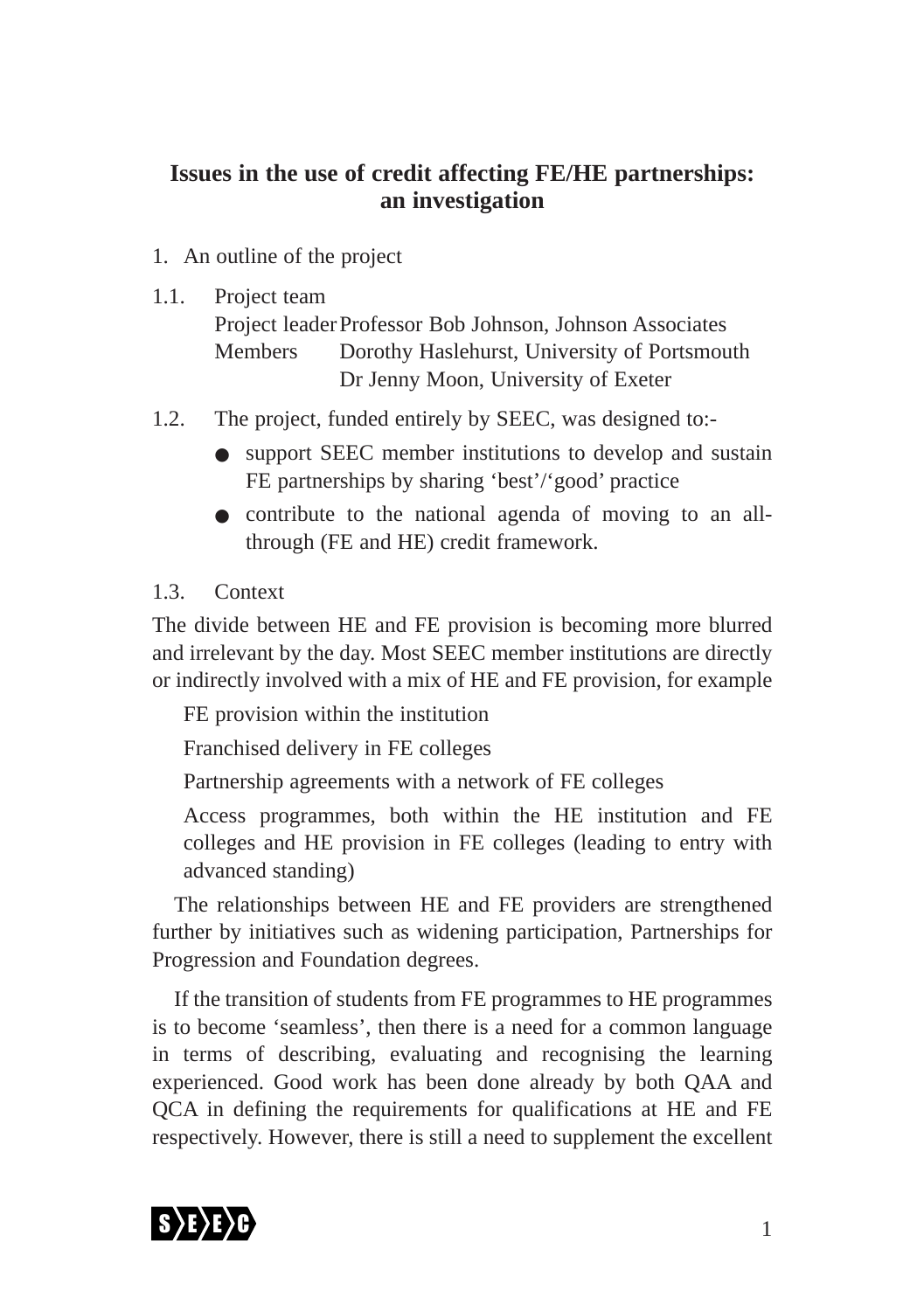work of the credit consortia which, having developed a guidance document for the use of credit in HE qualifications, see the benefit of extending this to cover FE provision.

- 1.4. Aims
- a) To investigate the viability of having a common structure for the (credit) level descriptors bridging the FE/HE divide and for FE in general.
- b) To identify
	- the scope and potential for the use of credit in the provision of HE/FE currently and in the future
	- 'good'/'best' practice of the use of credit in HE/FE partnerships
	- the issues raised by the use of credit
	- broader credit-related issues that facilitate/inhibit the development of partnerships across the HE/FE interface
- 1.5. Method
- a). Examine the various FE level descriptors available, principally NICATS, NOCN and UfI together with those being developed by QCA, to determine whether they could/should be transposed into the form and format of the SEEC HE Credit level descriptors and if so
- b) Devise and propose an all-through (FE and HE) set of credit level descriptors
- c) to test out the acceptability of the proposals by holding consultation meetings/focus groups (principally of SEEC member institutions)
- d) Carry out face to face interviews with a small but representative sample of SEEC institutions and partners to identify
	- best/good practice in FE/HE partnerships
	- the issues raised by the use of credit
	- how the use of credit might facilitate the development of FE/HE partnerships

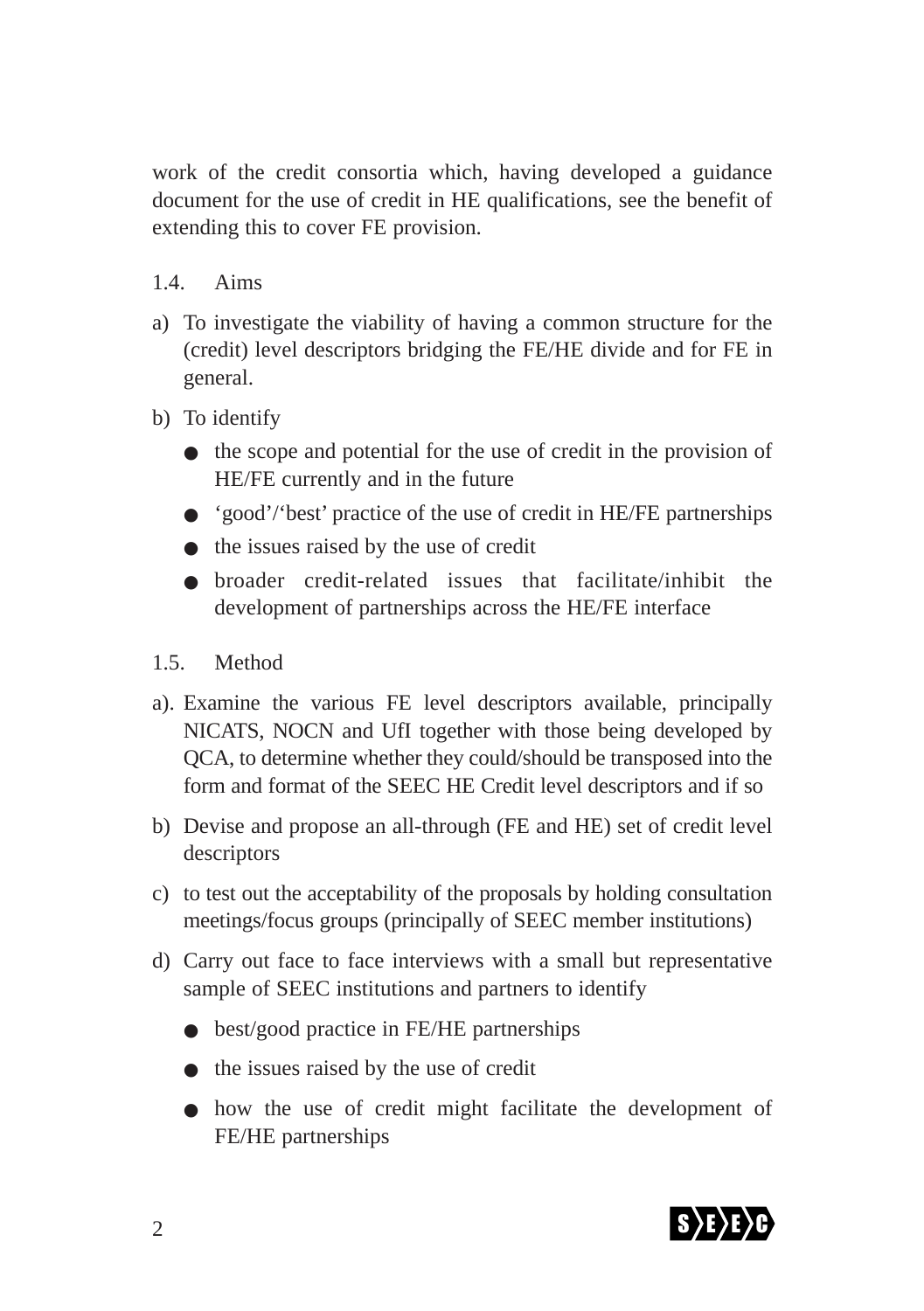- e) SEEC staff development workshop and other dissemination activities
- f) Publish a report on the use of credit in HE/FE cross boundary activity
- 1.6. Conclusions and recommendations

Learning, particularly that derived from work-related, experiential and other non-standard and informal situations, does not recognise the artificial divides, FE v HE, based upon funding and organisational structures. The credit level descriptors (annex 3) combining both the FE ones devised as a result of this project, and the HE ones published previously, go some way in breaking down the real and perceived barriers. In section 3, some of the potential uses of the credit level descriptors are identified.

However, in defining the terms of reference for the project, devising and testing the acceptability of credit level descriptors, the project team recognised, though a significant step forward, was only the first stage. There are still a number of other aspects to be developed. Some relate to the embedding of the credit level descriptors, for example

development of workshops for staff in HE, but especially in FE where the subject is still relatively new.

provision of detailed case studies

provision of staff training materials

Others are based upon aspects of credit which can assist in overcoming the barriers to the further development of successful FE/HE partnerships.

## 2. Design and testing of FE CREDIT level descriptors

2.1 Background

In 2001 SEEC published a set of credit level descriptors for higher education programmes and qualifications (1) and, published by the

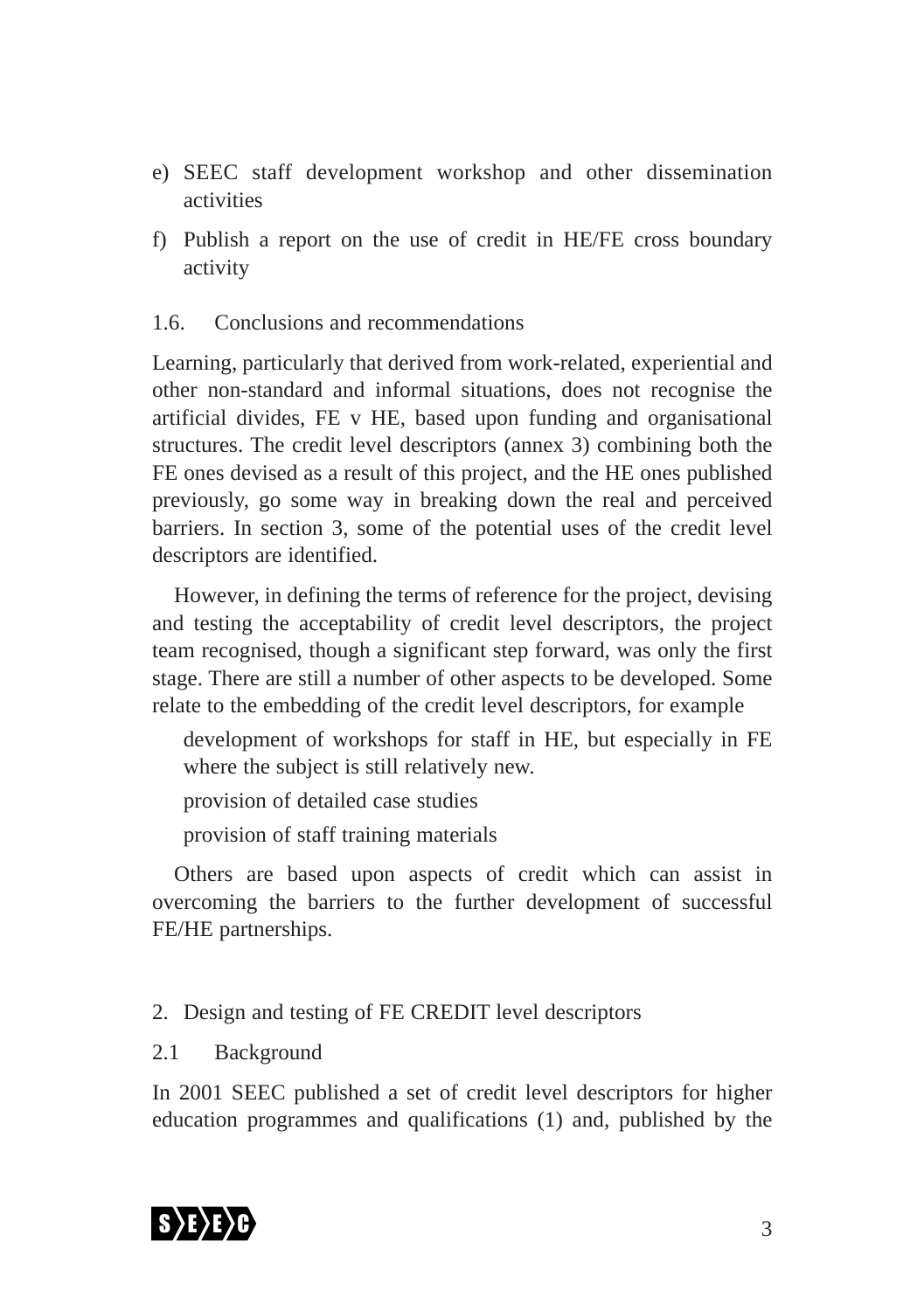credit bodies, a guidance document on the use of credit in HE qualifications (2). Both documents were well received by the sector with the advice being adopted by the majority of those institutions using credit. In following current initiatives on widening participation, many institutions have or are developing partnerships of one form or another with FE providers. Thus there was a demand from HE institutions for further development relating to credit and level descriptors particularly at the FE/HE interface, viz. FE level 3 (HE level 0) and HE level 1. Those same institutions were aware of, and some even used, the FE levels descriptors already in existence. However, since the descriptors were designed for a variety of purposes and differ in structure and format, there seemed to be scope to investigate the possibility of devising a set which could be used across the sectors.

## 2.2 Examination of existing FE levels descriptors

The first task of the project team was to collect and examine the variety of FE level descriptors available, ranging from regulatory bodies, e.g. QCA and SQAA to national (e.g. Scottish and New Zealand) and regional credit frameworks (e.g. Credit Link East, Lincolnshire Local FE and Derby). (A list appears in annex 1).

Although there are similarities between them, there are also some quite big differences. In the main, the level descriptors investigated are or appear to be designed to define the requirements for whole qualifications, rather than their constituent parts. There are notable exceptions, for instance National Open College Network where the level descriptors are used to define units of learning. In addition the level descriptors vary in their thrust and in the degree of detail. However none is as detailed as the SEEC HE credit level descriptors, which are widely used by HE institutions in the UK.

## 2.3 Draft FE credit levels descriptors

The first thing to note was the intention to devise *credit* as opposed to qualification level descriptors. In addition, it was intended to make them more accessible by structuring them in a familiar format c.f. the

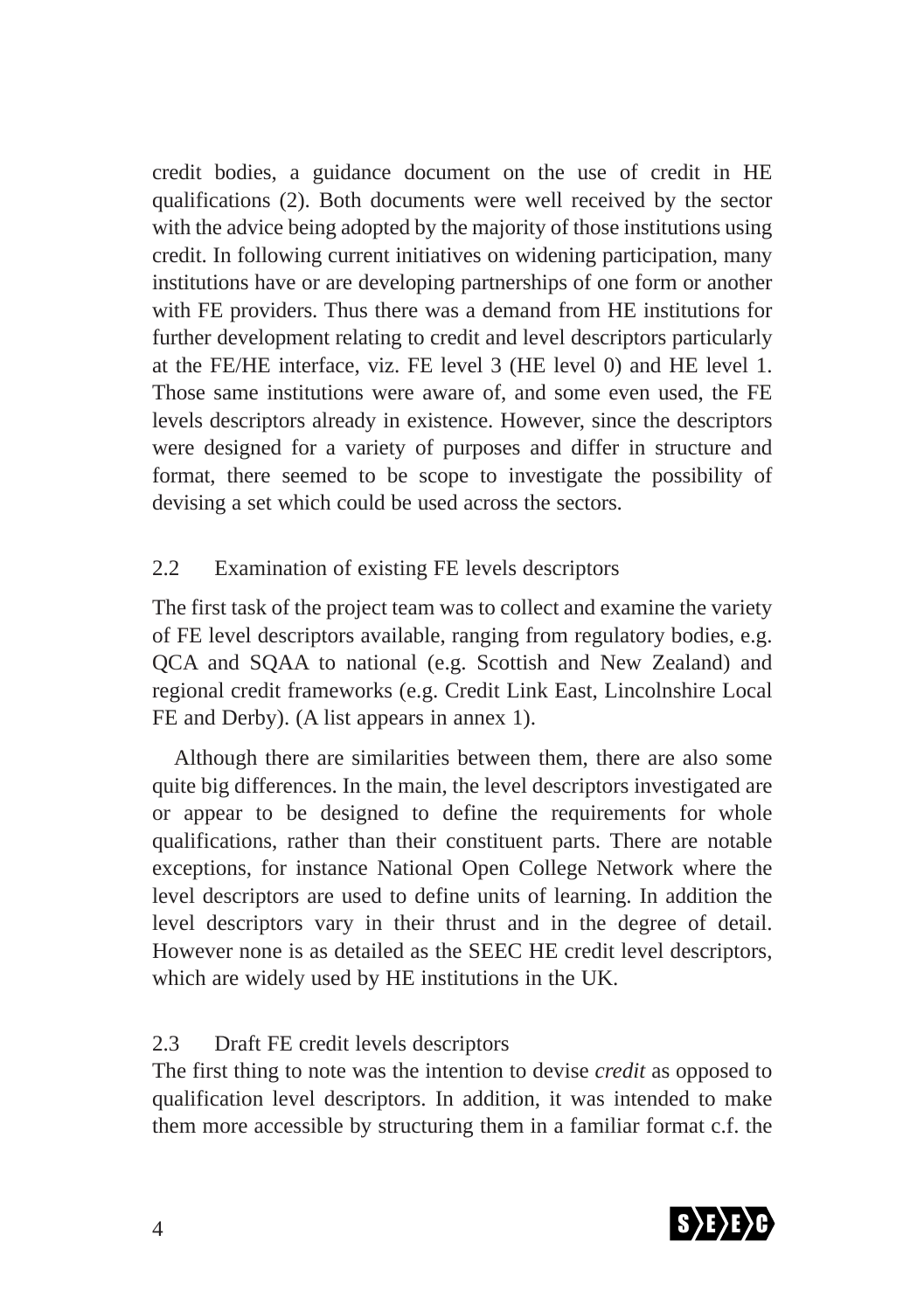well-used SEEC HE ones, which are based upon the suggestions laid down in the Dearing report (3), viz.

- development of knowledge and understanding (subject specific)
- cognitive/intellectual skills (generic)
- $\bullet$  key/transferable skills (generic)
- practical skills (subject specific)

The original project remit had been in terms of the FE/HE interface which would have required the design of a credit level descriptor for FE3(HE0). However the team felt that there would be added value to member institutions in designing credit level descriptors for FE1 and FE2 as well. Subsequently, the project team examined the various FE level descriptors available and, summarising them, re-cast them into the format outlined above.

# 2.4 Piloting the draft FE credit level descriptors

A major aim of SEEC is to provide advice and support to its members on credit-related matters. Consequently the piloting of the draft FE credit level descriptors was aimed at SEEC member institutions and their representatives. The pilot stage of the FE credit levels descriptors involved two groups

- SEEC Governing Council members
- Attendees at the SEEC 2002 Annual conference

# 2.4.1 SEEC Governing Council members

Each of the 36 member institutions is represented on the Governing Council. The draft FE credit levels descriptors were an agenda item at the Governing Council meeting in July 2002, where they were discussed and a number of minor, mainly drafting amendments were suggested. The few who were unable to attend the meeting, were invited by letter to contribute, within a two weeks, to the consultation process. A couple of further responses were received.

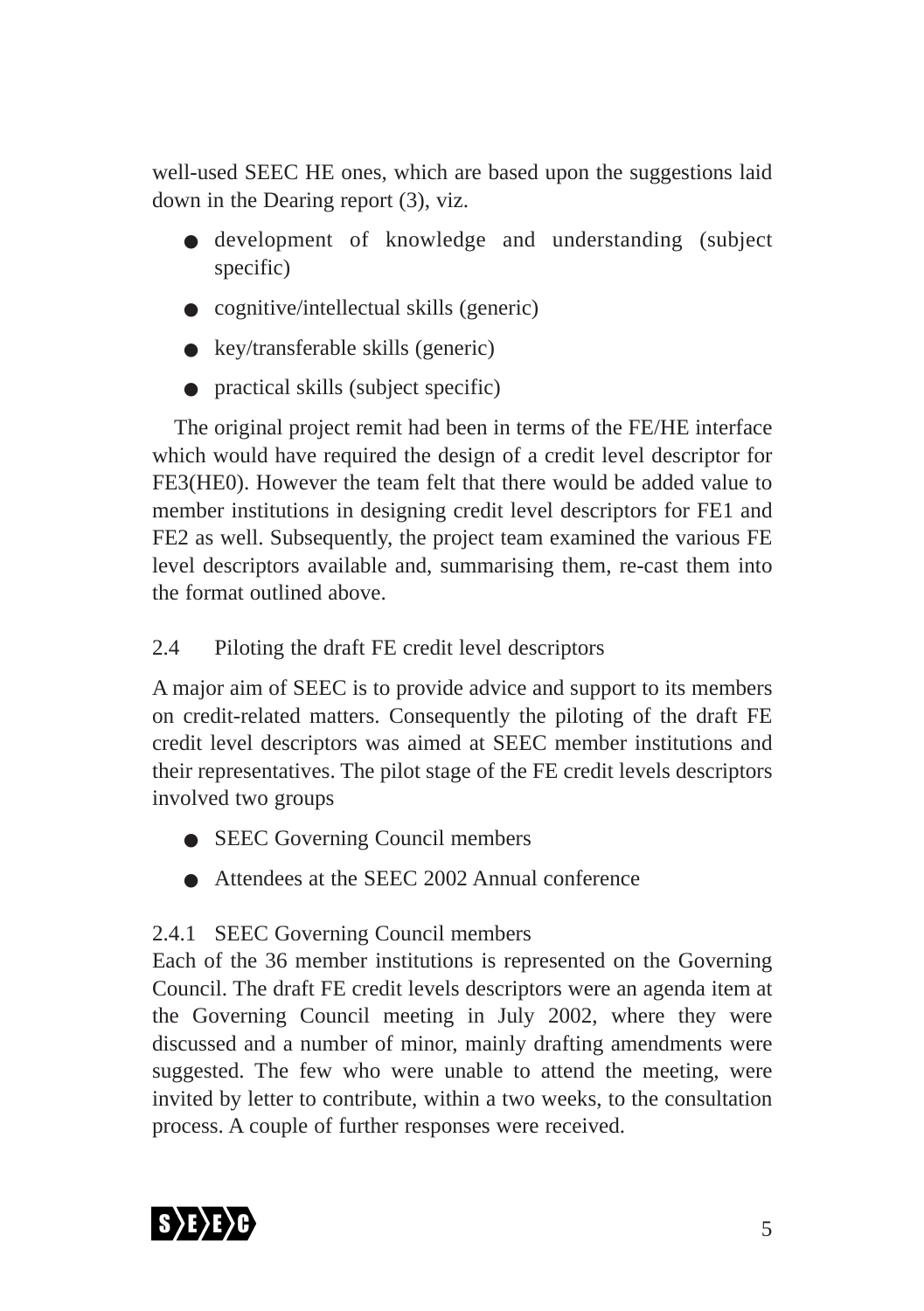# 2.4.2 SEEC Annual Conference 2002

All 86 attendees at the SEEC 2002 Annual conference held in September at the Greenwich campus of the University of Greenwich were circulated with the draft FE credit levels descriptors and invited to participate in the consultation. (see annex 2 for the covering note). In addition the project leader ran a workshop at which the participants were invited to comment upon the draft and make recommendations for alterations. A number of changes were proposed and those supported by the majority were incorporated into the text.

## 2.5 THE SEEC FE Credit Level Descriptors

Following the consultation process the document was revised and presented to the SEEC Governing Council meeting in November 2002, where it was ratified.

The final version of the SEEC FE Credit Level Descriptors, together with the previously published HE ones is to be found in annex 3.

3. Use of the FE/HE Credit Level Descriptors in developing FE/HE partnerships

## 3.1 Interviews

The next and final stage of the project was to carry out face to face interviews with a small but representative sample of SEEC institutions and partners. The aims were to identify

- how the use of credit might facilitate the development of FE/HE partnerships
- the issues raised by the use of credit
- $\bullet$  best/good practice for successful partnerships

# 3.1.2 Interview method

Following the experiences on previous SEEC projects it was intended to use two interviewers for each interview, so that as one asked questions, the other could be taking notes and vice versa. However following a trial interview with the use of a series of prompt questions

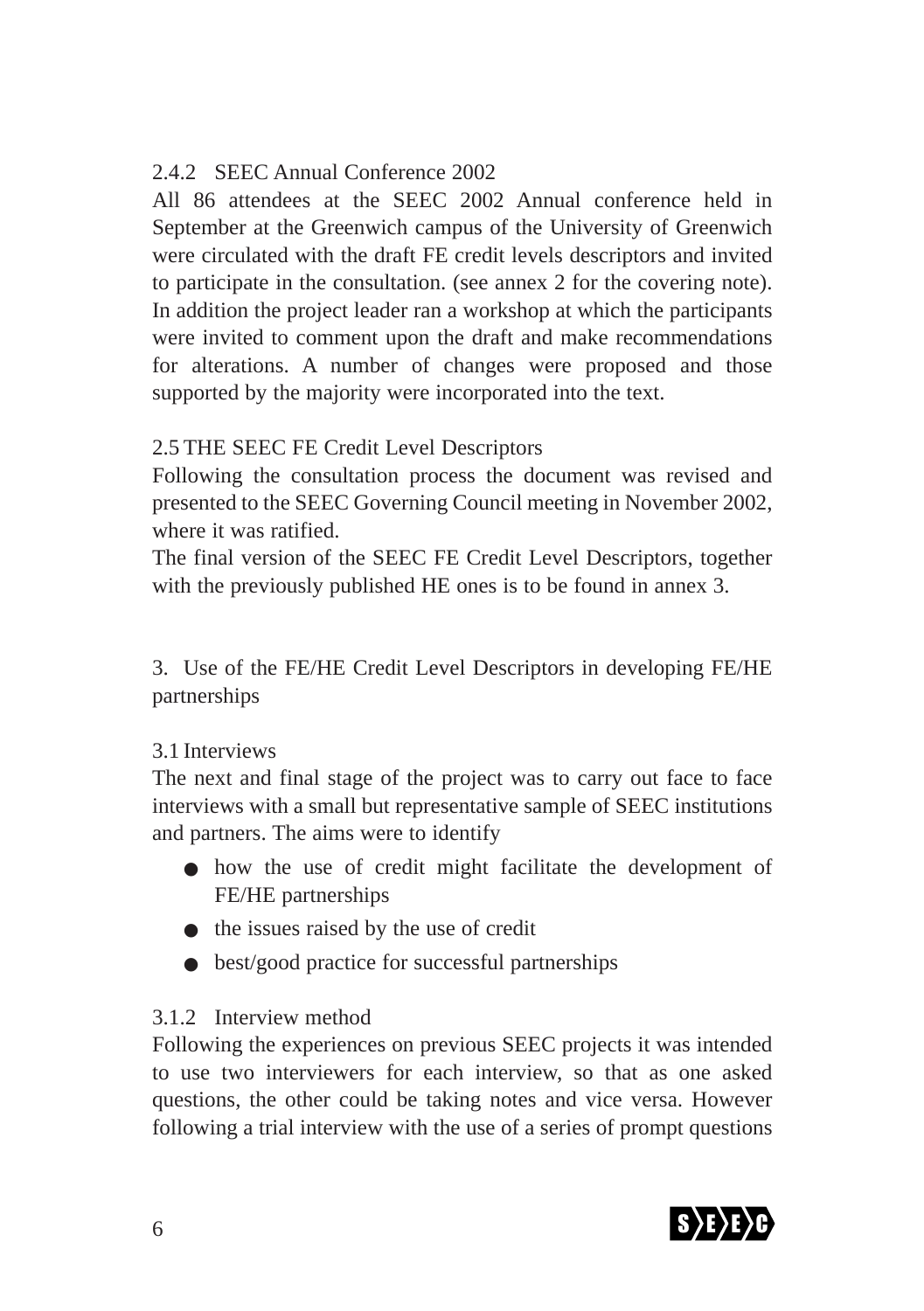sent out in advance, it was decided that only one interviewer was necessary. A letter was sent in advance to the contacts at the institutions to arrange the dates of the interviews and to give the potential respondents an indication of the types of questions which would form the bulk of the interview. The questions were set out in such a way that the interviewees could fill out 'answers' in advance of the interview. The letter and the list of questions are shown in annex 4. The project team thank the various people who have taken time either to fill in the pro forma on which this paper is based, or to discuss the issues in an interview. A list of the institutions represented is given in annex 5.

- 3.2. Some outcomes of project interviews
- 3.2.1 Introduction

This survey followed the development of descriptors of learning and the management of learning at three levels preceding those in higher education (HE) provision. These are described as FE (further education) 1, 2 and 3 since they are largely designed to match further education provision. However, we recognise that there is a wide variety of provision in this post 16/pre-HE sector of education (see section on final comments at the end of the summary).

A particular reason for the chosen focus of FE provision in these descriptors is the current emphasis on the development of partnerships between further and higher education and the delivery of higher education in further education colleges. This factor is reflected in the range of people who were interviewed in this brief survey. All had personal professional and usually institutional interests that span the higher and further education sectors. None work exclusively in further education.

A short pro forma was used to guide the questioning in the interviews. It was largely designed to elicit information about the kinds of relationships that exist between further and higher education and examples of good practice in those relationships. Above all it sought information about how the FE/HE descriptors might be used to support learning in those stages which precede that covered by the HE Credit

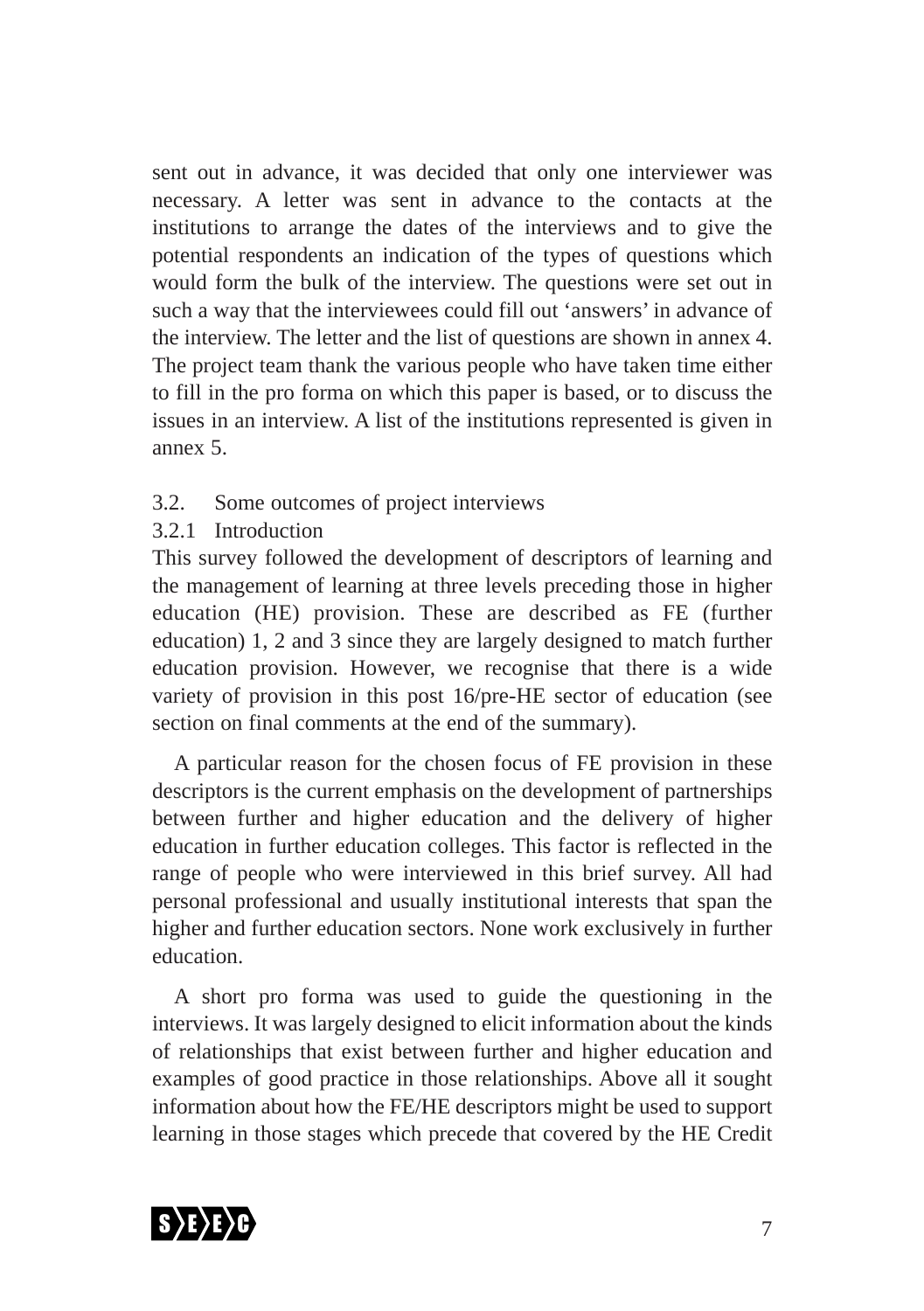Level Descriptors. It is important to note that the survey was not attempting to elicit normative material, but to provide a basis of information, and some ideas that others might use.

| Sector                           | Levels                   |
|----------------------------------|--------------------------|
| HE levels (existing descriptors) | Two Postgraduate levels) |
|                                  |                          |
|                                  |                          |
|                                  |                          |
| FE levels (new descriptors)      | $3$ (or HE 0)            |
|                                  |                          |
|                                  |                          |

We discuss these issues with the following model in mind

The new work has been done on FE levels 1, 2 and 3.

3.2.2 The nature and qualities of FE/HE relationships in this brief survey

The relationships represented among those interviewed, fall into a number of general areas that may, sometimes, overlap –

the provision of traditional FE progammes in HE contexts (e.g. HND);

widening participation arrangements in HE where prior learning is accredited or where there is support or bridging provision/access provision (sometimes in the context of extra-mural provision – see below);

defined or specific access arrangements within HE institutions;

membership of organisations or consortia that work to facilitate joint or collaborative working at least between FE and HE (eg South West Association for Education and Training; the Lincolnshire Pathways project);

direct partnerships between HE and FE institutions (e.g. HE franchise arrangements with FE or Foundation degrees with agreed progression to level 3 in HE);

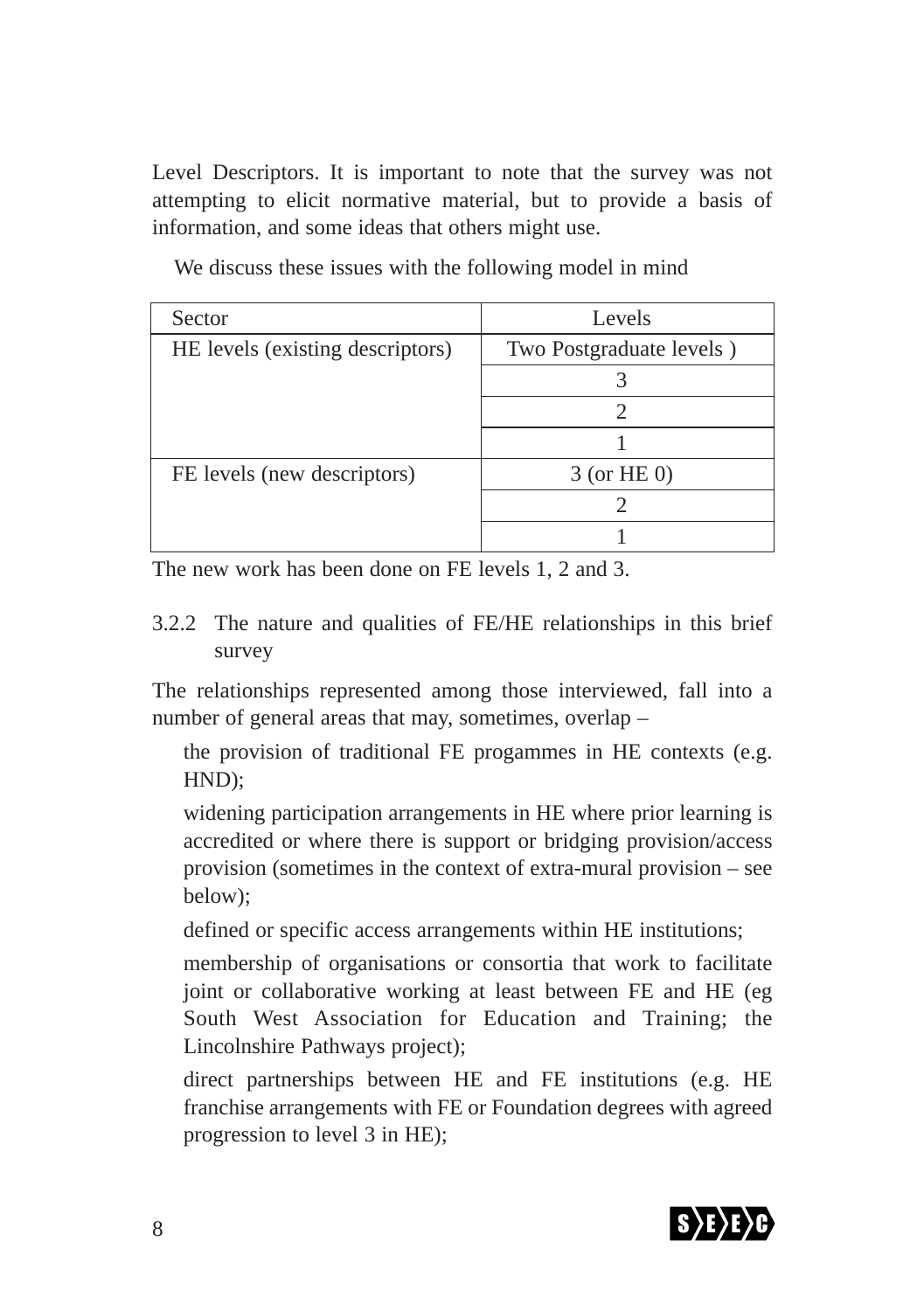partnerships between HE and other organisations or bodies in which there is FE level provision (eg LEA's, the Services, Police etc);

schemes in which there is accreditation of prior learning and in particular, prior experiential learning (APL/APEL).

It is important to note that those interviewed worked across the FE/HE boundary, however none worked solely in FE with FE provision. There are also several 'driving forces' behind these arrangements with sometimes the interests of the partners differing but corresponding sufficiently to allow a symbiotic relationship. Some of the interests for the HE elements of partnerships follow. Clearly there are again overlaps – and the first point may be a basic element in most of the others:

the drive to meet recruitment targets related to funding;

the adult education ethos – broadly – of opening initially level 1 HE provision to (usually) local people on a part-time basis, sometimes via lower level study;

access initiatives;

continuing professional development interests;

the pressure on HE to widen participation and increase HE provision largely through work with FEI's;

specific arrangements such as the (pre HE) Art and Design Foundation Diploma;

APL/APEL schemes.

## 3.2.4 Good practice

There were situations in which these arrangements between the sectors were working well. Some apparently good practices that were identified were:

formalisation of existing links between institutions (though equally, the attempt to formalise less formal links can sometimes cause failures);

where the arrangement facilitates the entry of local students to HE (e.g. where family pressures prevent entry to HE, beyond the local area);

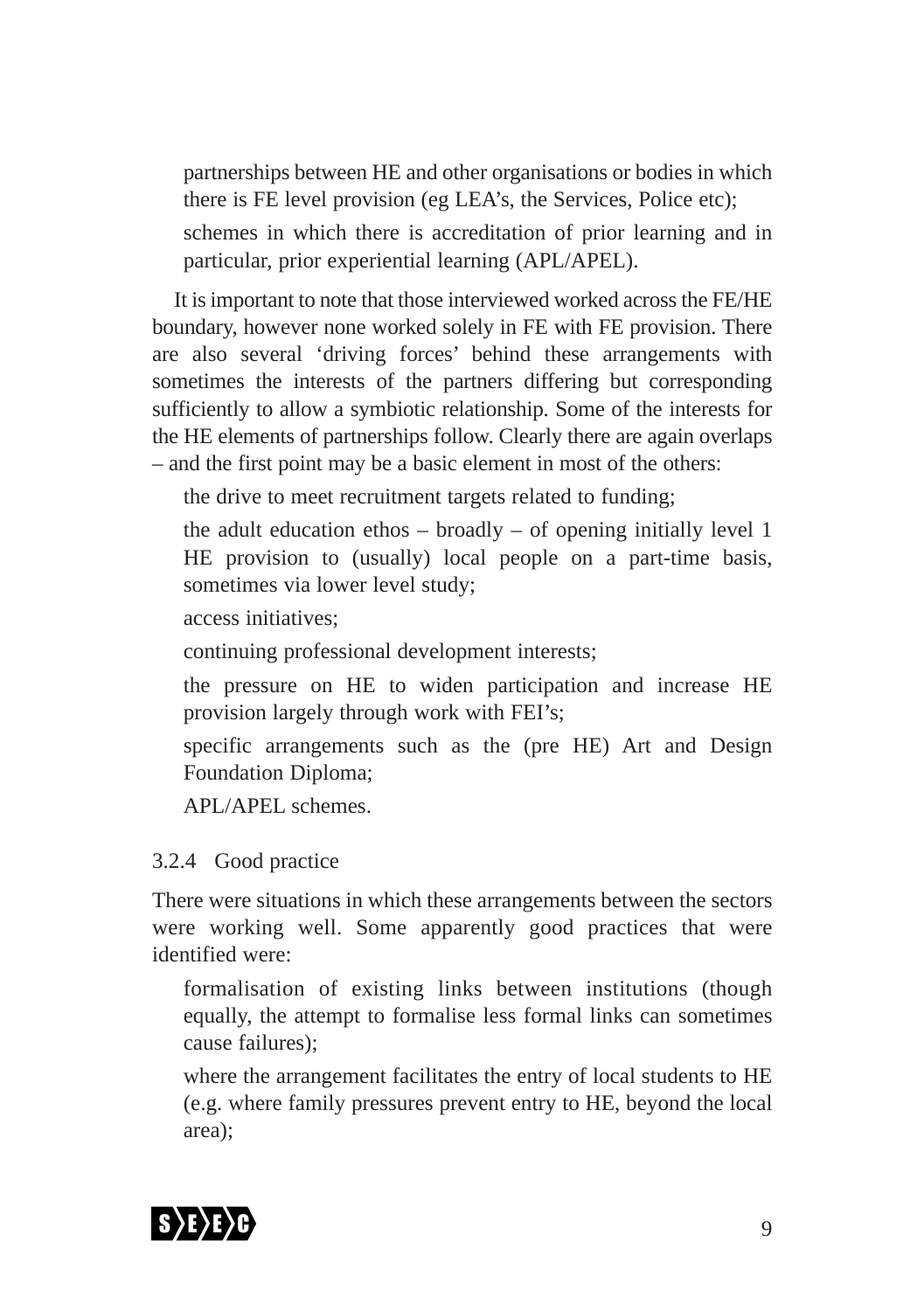where the interests of the learner is taken as central. This is facilitated by using students as ambassadors, mentors and tutors in 16+ provider institutions;

where there is discussion of issues between partners in a trusting atmosphere with transparency of intentions and guiding policies;

where there are mechanisms agreed for resolving misunderstandings;

where there are jointly agreed support and professional development opportunities to underpin changes in staff roles etc.

where staff from the different sectors meet on a regular basis while the programme is running and not just at examination board times. This should imply a meeting of all programme staff, not only those involved in modules;

# 3.2.5 Less successful

Where partnerships and collaborations are not successful, they tend to dissolve. Reasons for lack of success are:

the lack of a full understanding of possible progression routes and their demands on the learner. For example, there are currently situations in which much (too) fast thinking is having to be done in HE-in-FE situations and in HEI's to ensure appropriate progression between Foundation degrees and HE level 3 provision;

situations where one partner does not recognise the parity of status between the institutions, in particular, where HE treats itself as carrying higher status;

similarly where there is a mutual or one-sided lack of understanding about the different cultures of learning, of quality assurance and of staffing in the different sectors; which results in the poor articulation between the two;

where the staff of one partner (usually HE) considers the students of another to be of different 'quality';

the distortions brought about by the different funding arrangements in FE and HE.

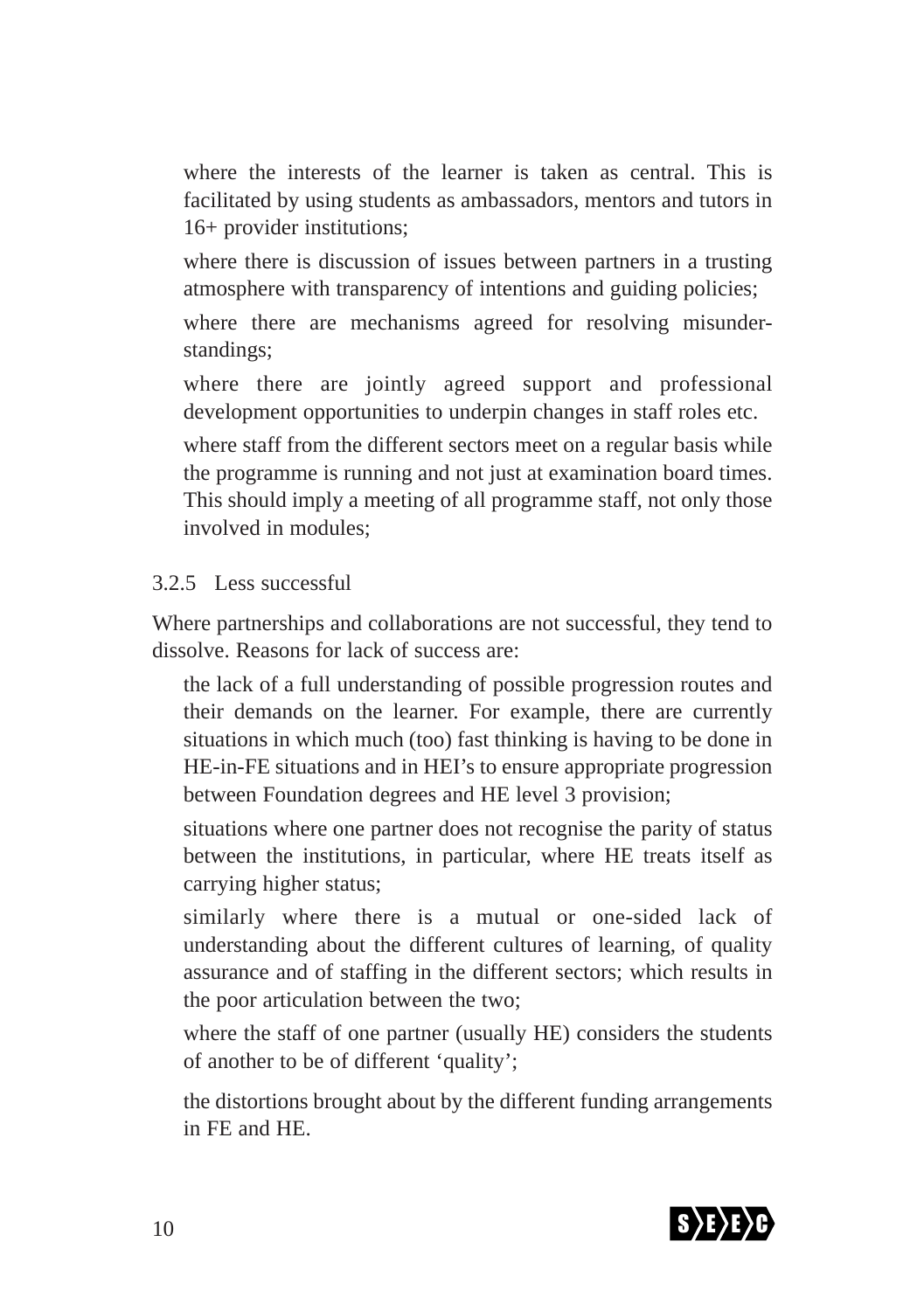3.2.6 Discussion of issues arising over the development of the Credit Level descriptors for Further Education

With such a variety of different arrangements, it is not surprising that we cannot generalise about the degree to which credit is involved in the arrangement – sometimes it is, and sometimes it is not. It makes sense to suggest that the lack of reference to credit might often be because the same credit system has not covered the two sectors of HE and pre-HE – because level descriptors have not been available. Where credit is involved, it is usually where collaboration is from one HE level to another – for example, progression from HND (and now, too, Foundation degree provision) to level 3 (HE). Sometimes, however, there is a notional or more definite identification of level 0 (or FE3) learning and the management of learning.

There are several points to consider here. Firstly work on this development of credit level descriptors is done primarily in the interests of higher education institutions where the drive for collaboration with preceding levels of education provision may be largely encouraged through funding mechanisms. If this were properly a collaborative effort between the FE and HE sectors, the descriptors might be based on the language and format of existing descriptors in other systems that are represented in further education such as NVQ's. The new descriptors cannot be said really to provide a link with NVQ levels. However, the latter are governed by descriptors for full qualifications, whereas credit level descriptors are helpful when seeking to define the entitlement to parts of qualifications, particularly where these comprise of different levels

Secondly, the study touches only some aspects of HE/FE collaboration. In different forms of collaboration, there will be different concerns because the focus of transition is at different stages and as result, the issues differ. For example, where the concern is with HE in FE in Foundation degrees and HND's the levels of concern are HE 2 and 3. The 'issues' may be more to do with the experience of learners (e.g. FE/HE culture, methods of teaching, experience of class size and support) rather than those of levels of learning. In other

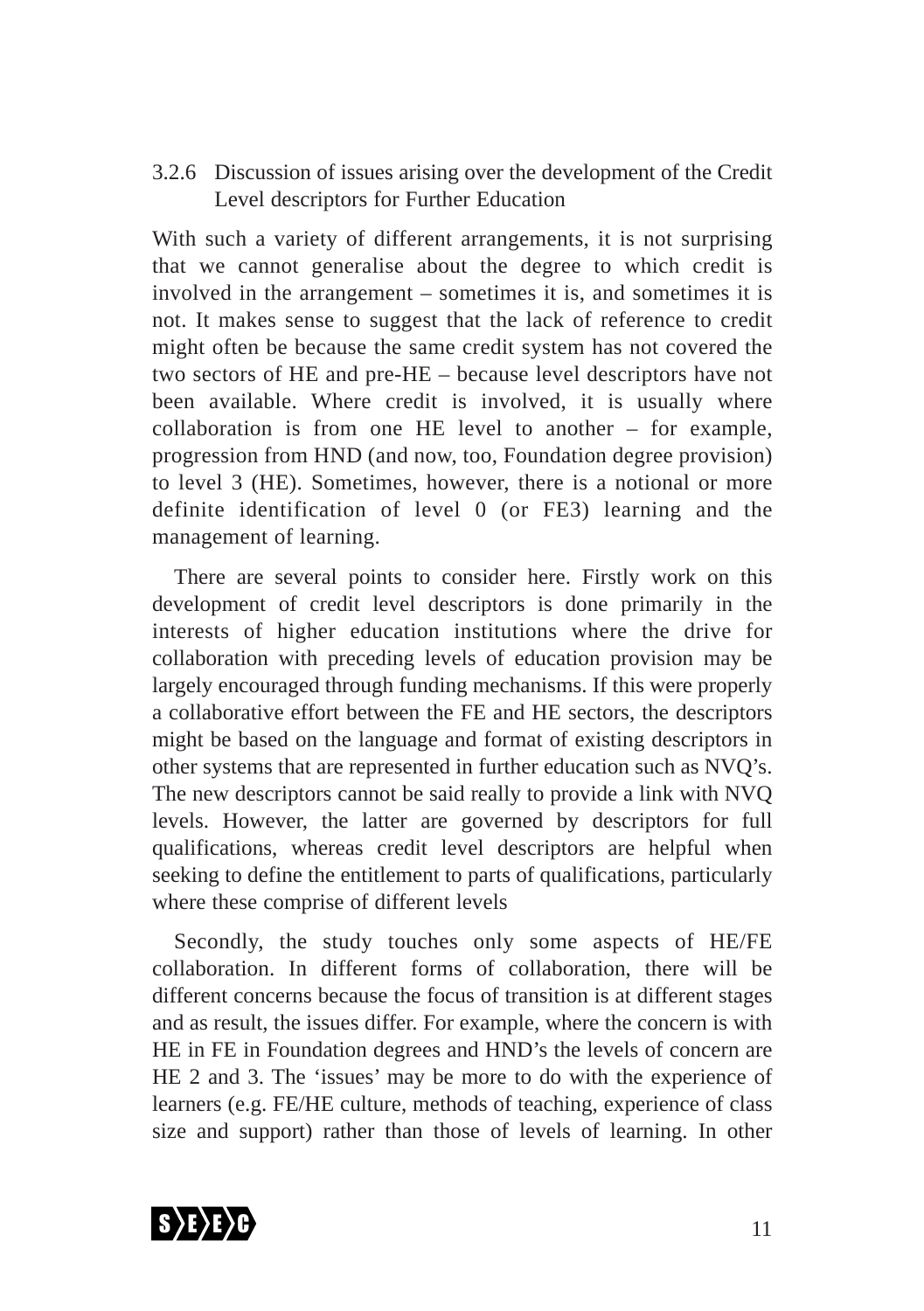relationships, for example, where access is a central concern, it is the transition between FE3 (or HE0) and HE1 that is central. Here the new descriptors are likely to have a more important role. Cultural issues may then not be so important because students will have expectations of a new experience in HE, and normally there would be adequate induction. Where widening participation is the rationale for collaboration, there may be level issues at lower than FE3 level – as well as continuing concerns about providing support. In the case of non-traditional HE students the cultural divide should be seen as an ongoing one between HE experience and the culture of the background from which the student has come.

Thirdly, we should reiterate provisos about the value of descriptors themselves. Learning is slippery and not easily amenable to meaningful description. Level descriptors are an attempt to pin down some meaning about learning – but we should recognise their limitations. They do not clearly identify learning levels – but their considered use facilitates discussions about learning and their existence is better than having nothing at all (Moon, 2002, 2002a).

Fourthly, although no respondents had an interest solely in further education development, helpfully it was pointed out that much of traditional FE provision is based on curricula that are provided by agencies outside of the institutions (e.g. Edexcel, OCR, City and Guilds). In these situations there is no incentive for concern by staff about the definition of level in generic level descriptors. This represents a considerable difference in the nature of HE and FE provision.

Fifthly, the development of new level descriptors does not solve issues such as that of overlap between FE3/HE1 where, for example, a student has studied 'A' level Psychology enters an HE programme which does not require this qualification, but includes a Psychology module at level 1. It is possible that she will largely repeat the learning already achieved. Should such a student be awarded HE1 credit for here (technically) FE3 level study? This becomes more of an issue with multi-disciplinary degrees e.g. Business Studies.

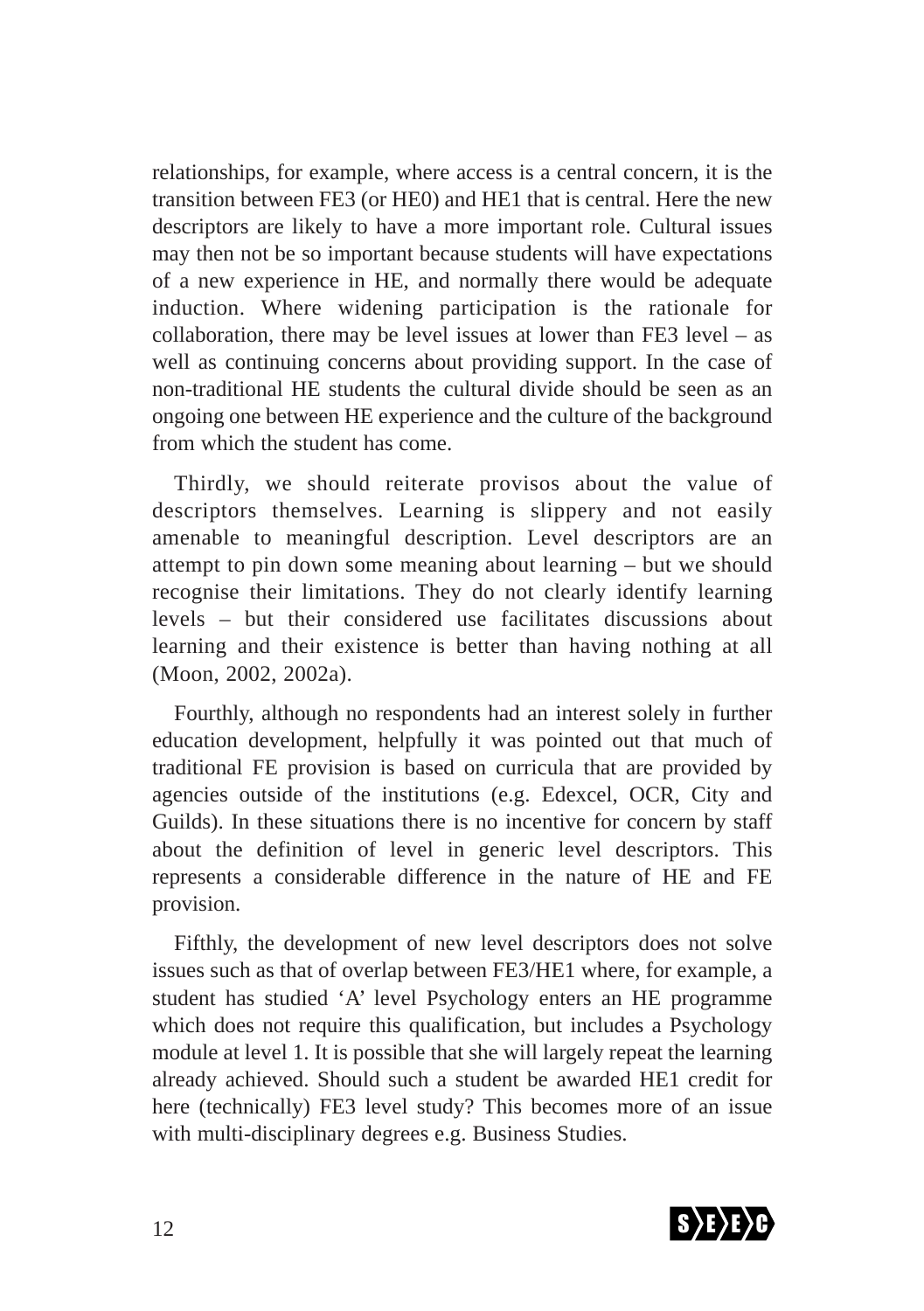## 3.2.7 The possible uses of FE/HE Credit Level Descriptors

General uses of level descriptors have been explored elsewhere (Moon, 2002, 2002a). This section focuses on the 'uses' of the new FE credit level descriptors

The purposes identified represent a mixture of practical uses and psychological 'aids' to facilitate different aspects of the collaboration between the HE and FE sectors. It is worth recalling that a primary purpose of the project was to define FE level descriptors particularly to further the interests of the HE sector in its relationships with FE.

Descriptors may help to ensure that HE staff do not think that 'important' learning for qualifications starts at level 1 HE!

They facilitate progression across the sectors – the policy environment of HE makes it increasingly important that many transitions between sectors can be made to seem possible and (in jargon terms) 'seamless'. Often the nature of transition is well understood, but the existence of the descriptors allows HEI's to determine specific routes between identified FE provision and specific HE programmes.

The descriptors provide a means of describing and validating access or foundation i.e. level 0, (not 'Foundation degree) provision at HE level 0/FE 3. Structuring and describing access programmes in the same language as much of HE provision will save staff effort in writing descriptions of individual programmes.

FE level 2 may help in the selection of students for access programmes.

They provide an important help to staff in FE who are going to teach in HE. Because they span both sectors, it makes HE feel less alien and help them to understand what HE is. They provide a basis for curriculum structure and development.

They provide an language for staff development – allowing colleagues in FE to find the appropriate words to use to describe their HE work that is unfamiliar in terms of standards (perhaps more of an advantage of the HE descriptors!). They provide material to underpin staff development work on exploring cultures of learning in the sectors.

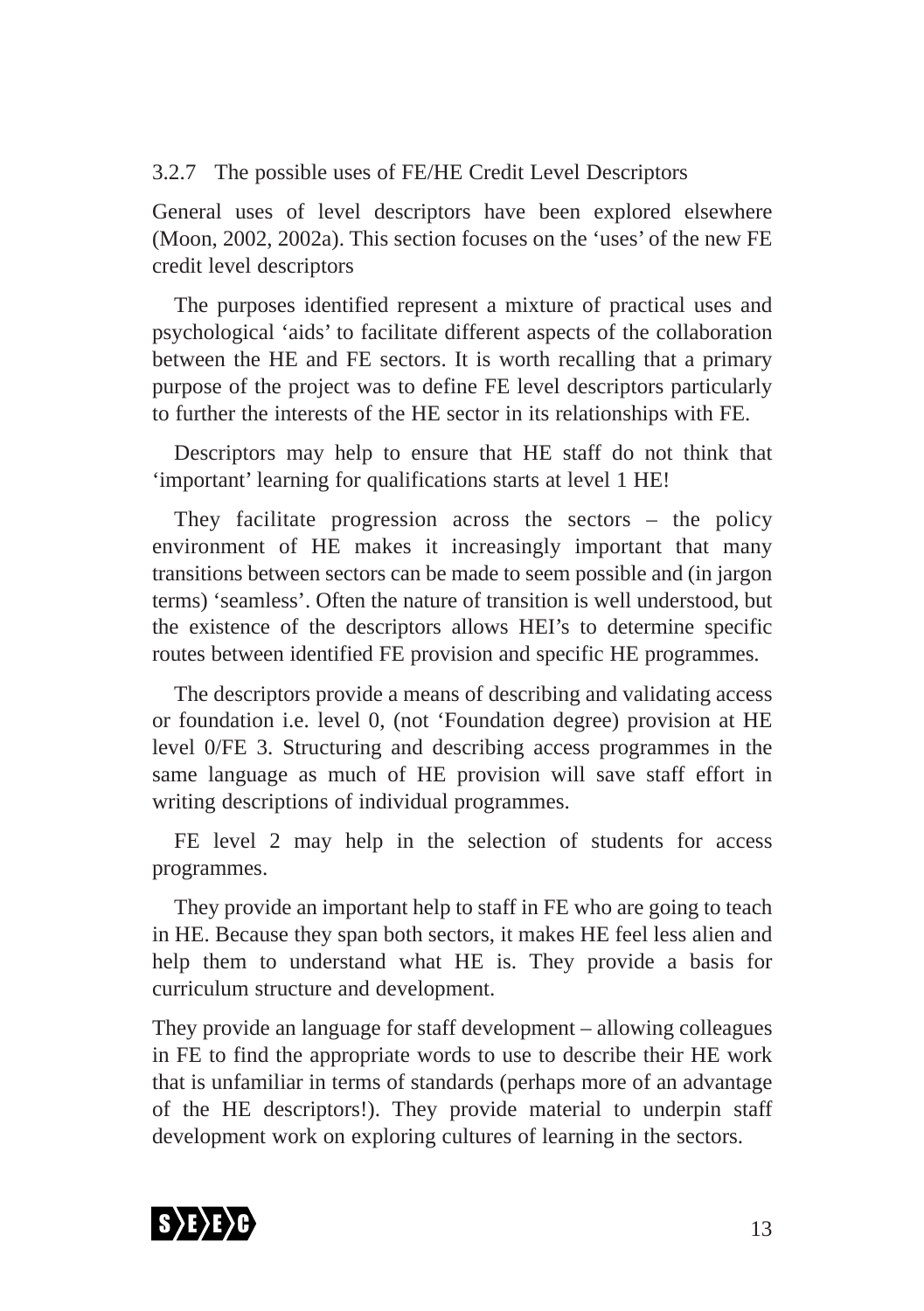The development of lower level descriptors to match the previously published HE descriptors may facilitate the use of APEL in higher education because it provides a more detailed 'map' of learning at preceding levels.

It may also help with the work-based and work related learning agenda by assisting the definition of learning outcomes at FE levels 1, 2 and 3.

They provide a structured approach to widening participation by allowing the better identification and definition of part time, workbased, APL and APEL routes (for example for Foundation degrees).

They help staff and students to think in terms of the 'added value' of programmes or individual modules or units. They provide a sense of progression.

They cause people to check their understanding of education words (e.g. analysis) at different levels.

If explained appropriately to students in language that they understand, they can help them to see what they need to achieve in a programme – either at a current level, or in levels ahead of their current position.

They may help to prevent the development of two tiers in HE – HE in HE and HE in FE.

It is possible that the descriptors will be useful within the post 16 (pre-HE) sector to facilitate a greater unification of the disparate forms of provision and might be of value to the work being carried out by QCA.

## 4. Final comments

4.1 It is worth noting that discussion between sectors might be facilitated by the development of common vocabulary with which to describe the 'post 16/pre HE sector'. This sector is not just 'FE'. It represents adult as well as teenage learners (so 'post 16'is misleading).

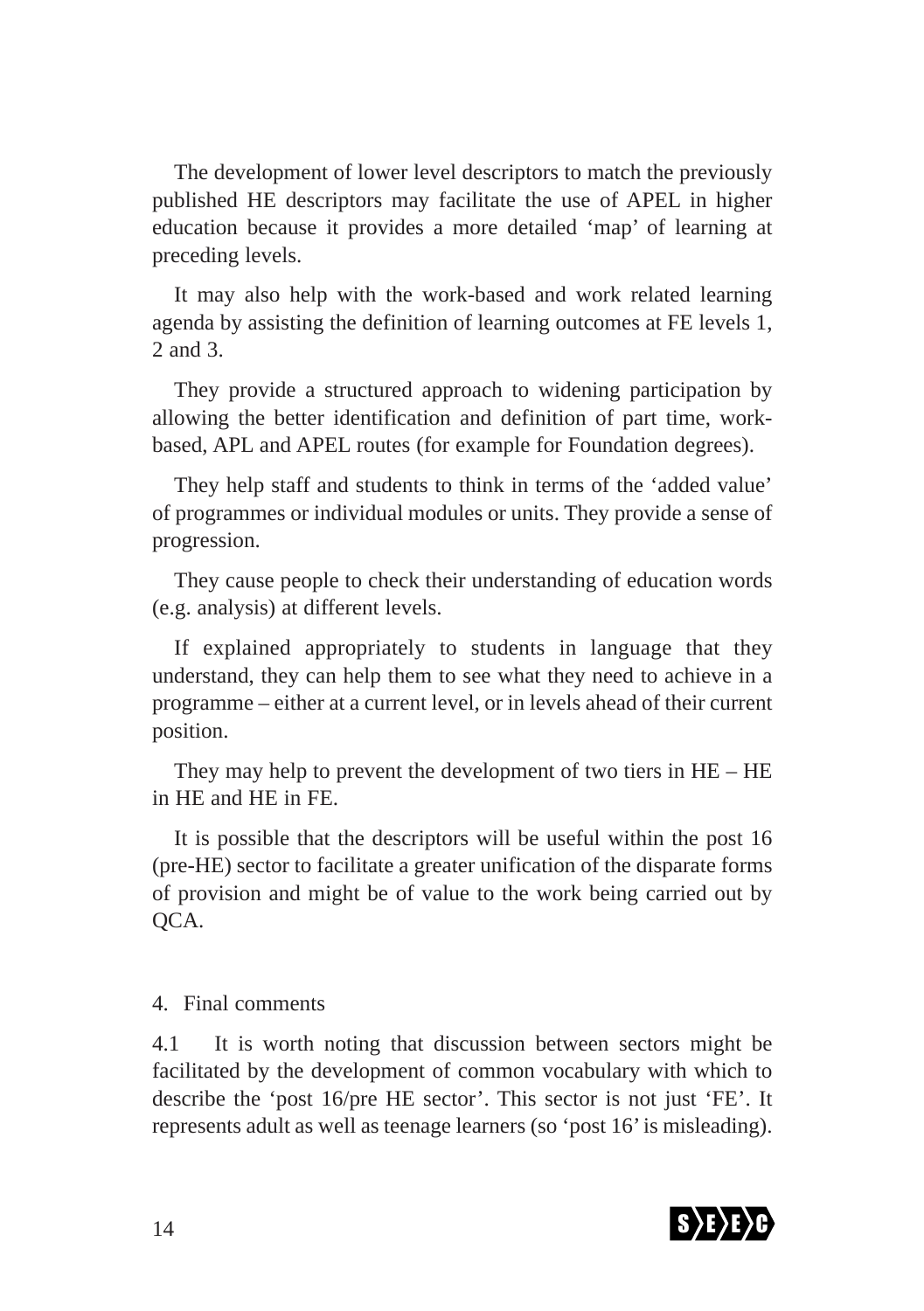'Post 16' is misleading also since we are not referring to higher education that is also 'post 16'. Nor is the sector just further education because it includes a mass of different forms of non-FE provision and experience – (e.g. short professional development courses, personal experience, school, adult and community learning and NVQ's).

# 4.2. Conclusions and recommendations

Learning, particularly that derived from work-related, experiential and other non-standard and informal situations, does not recognise the artificial divides, FE v HE, based upon funding and organisational structures. The credit level descriptors (annex 3) combining both the FE ones devised as a result of this project, and the HE ones published previously, go some way in breaking down the real and perceived barriers.

However, in defining the terms of reference for the project, devising and testing the acceptability of credit level descriptors, the project team recognised, though a significant step forward, was only the first stage. There are still a number of other aspects to be developed. Some relate to the embedding of the credit level descriptors, for example

- development of workshops for staff in HE, but especially in FE where the subject is still relatively new
- provision of detailed case studies
- provision of staff training materials
- provision of information to students about the level of achievement expected of them requires further development

Others are based upon aspects of credit which can assist in overcoming the barriers to the future development of successful FE/HE partnerships, e.g.

- a common understanding of the phrase 'notional learning hours' in the definition of credit
- the use and application of work-related learning and AP(E)L.
- the identification of 'overlapping' learning
- the impact of funding mechanisms

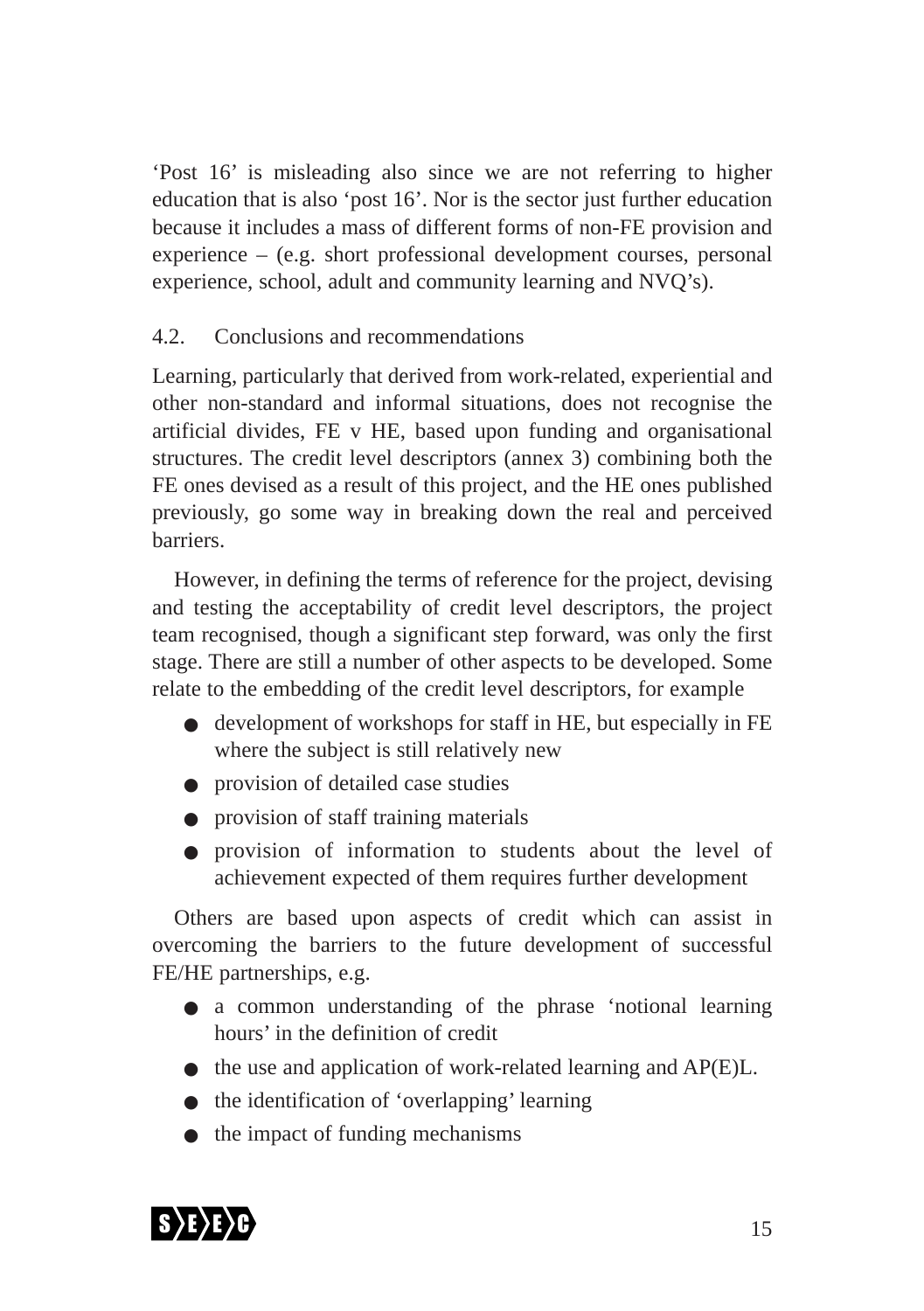## **References**

- 1. SEEC 2002. SEEC Credit Level Descriptors 2001
- 2. EWNI 2001. Credit and HE Qualifications Credit guidelines for HE qualifications in England, Wales and Northern Ireland
- 3. Dearing 1997. Report of the National Enquiry into Higher Education

## **Bibliography**

ELWa 2002. Introducing the credit and qualification framework for Wales CQFW, ELWa

Johnson R 2002. Models of APEL and quality assurance. SEEC, London

Moon, J (2002). The Module and Programme Development Handbook Kogan Page, London

Moon, J (2002a). How to Use Level Descriptors, SEEC, London

New Zealand Qualifications Authority 1996. Framework levels descriptors

NICATS 1997. Generic levels descriptors. DENI

QAA 2000. The framework for higher education qualifications in England, Wales and Northern Ireland. QAA

QCA 2000. A national qualifications framework. QCA

Scottish Qualifications Authority 2000. The credit and qualifications framework SQA

SEEC 2003. Work-related learning: notes for guidance. SEEC, London

SEEC 2003. SEEC Code of practice for AP(E)L. SEEC, London

Wailey A 2002. How to do APEL. SEEC, London

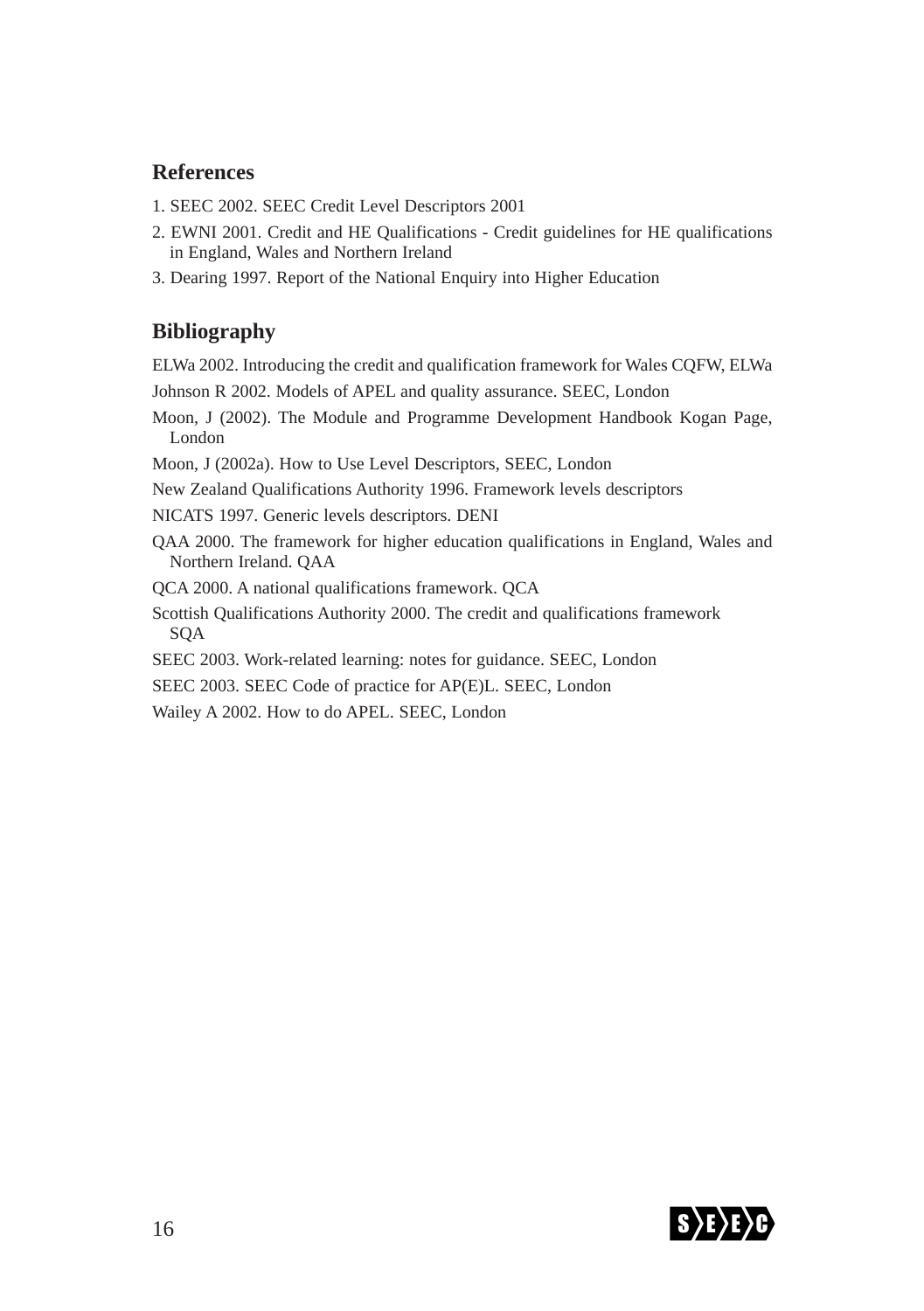List of sources of level descriptors considered

Credit and qualifications Framework for Wales Generic LDs

Credit Link East

Derby Regional Network Credit Framework-

Lincolnshire and Rutland FE Credit Framework

National Open College Network: outline descriptors

National Vocational Framework

New Zealand Qualification Framework

Northern Ireland Credit and Accumulation Scheme: Summary of levels descriptors

Northern Ireland Credit and Accumulation Scheme: Detail of levels descriptors

QAA Qualifications framework

QCA 2000 Key Skills levels

University for Industry: Draft level descriptors

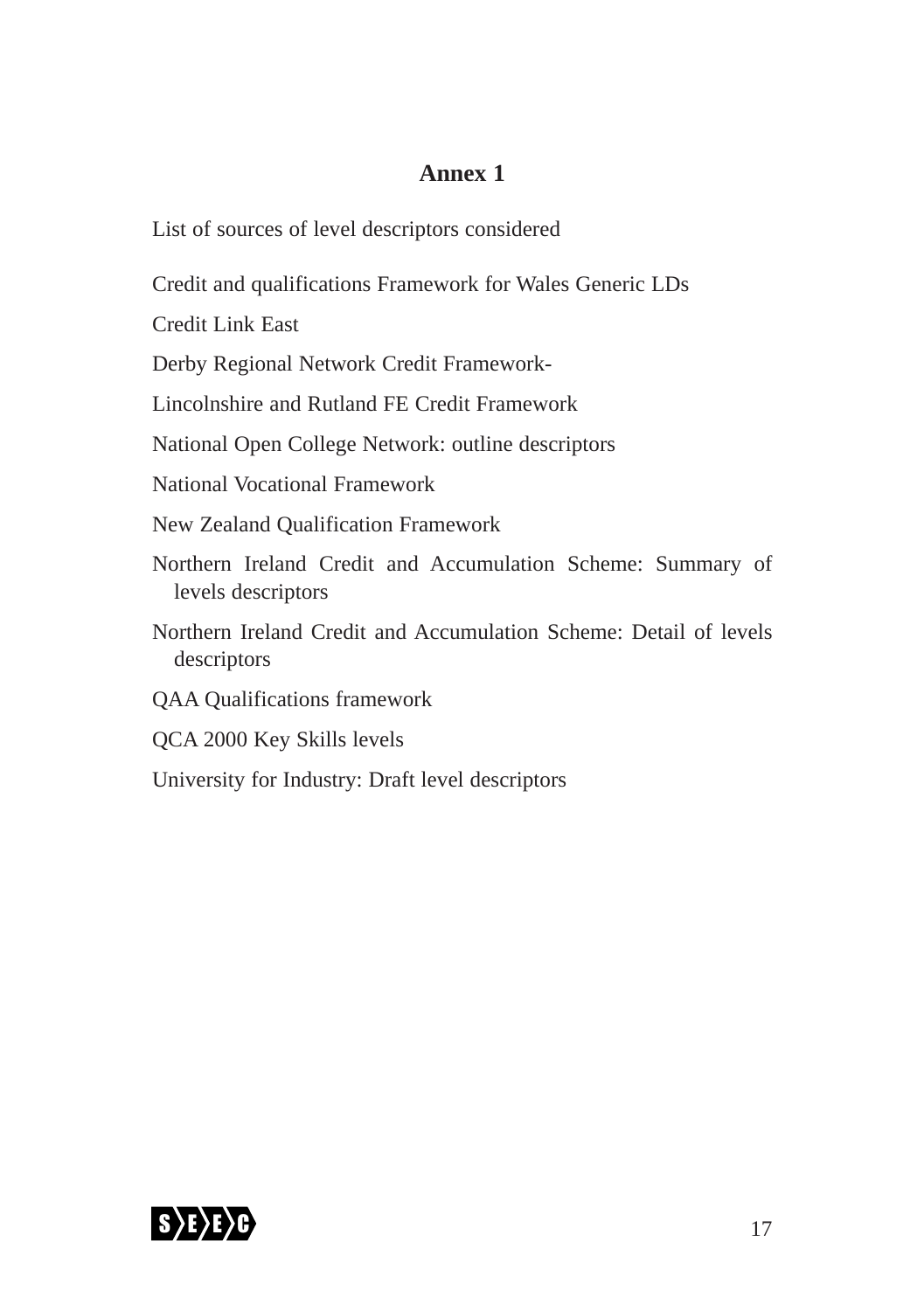### 1. Letter distributed to SEEC 2002 Annual Conference attendees

#### **SEEC project: DRAFT SEEC FE credit level descriptors**

The SEEC (Southern England Credit Accumulation and Transfer Consortium) credit level descriptors have been in existence and widely used in Higher Education for over seven years. Last year they were revised in line with the ideas expressed in the Dearing report. As many SEEC institutions have developed relationships of one type or another with Further Education (Institutions), it became apparent that there was a need to consider devising consistent, appropriate credit level descriptors.

SEEC therefore decided to fund a small project to investigate the feasibility of devising an allthrough set of level descriptors and to determine how they are and might be used to overcome some of the barriers to the continued integration of FE and HE learning.

The descriptors were developed in discussion with some people who are involved in the HE/FE interface and after consideration of other level descriptors that apply to the sector. It is intended that the workshop\* on Friday, will provide an opportunity for consultation on the level descriptors and go on to explore their potential for institutions.

For those of you who will not be attending the workshop, we would appreciate your assistance in the SEEC project by spending a few moments completing the form below and returning it to us.

Thanking you in advance

.

Bob Johnson and Dorothy Haslehurst

\*Workshop Widening Participation: An all-through set of level descriptors Presenters Professor Bob Johnson, Consultant and Dorothy Haslehurst, University of Portsmouth \_\_\_\_\_\_\_\_\_\_\_\_\_\_\_\_\_\_\_\_\_\_\_\_\_\_\_\_\_\_\_\_\_\_\_\_\_\_\_\_\_\_\_\_\_\_\_\_\_\_\_\_\_\_\_\_\_\_\_\_\_\_\_\_\_\_\_\_\_\_\_\_\_

#### **Draft SEEC Credit Level Descriptors** Project

|--|--|

Contact details Tel ……………………………… Email ………………………………………..

Please briefly describe

a) the current HE/FE 'partnerships'/consortia at your institution

b) the developments in say the next 2-3 years

The key person(s) (please give name and position) at my institution are

Other observations (e.g. on the draft SEEC FE levels descriptors

Thank you Bob Johnson and Dorothy Haslehurst

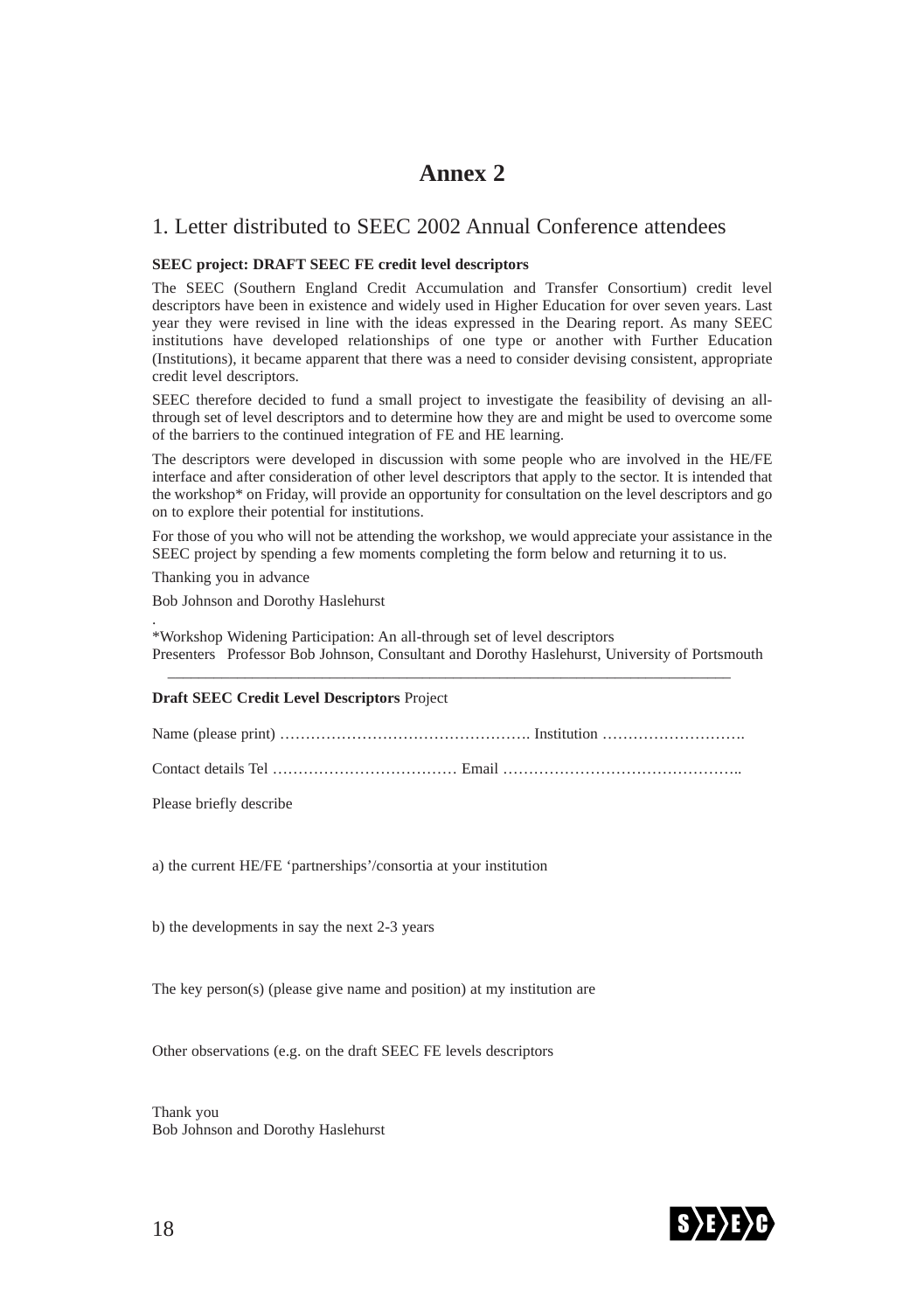# 2. SEEC Conference workshop

# **Widening participation: An all-through (FE/HE) set of level descriptors Facilitators: Professor Bob Johnson and Dorothy Haslehurst**

As an essential element in the SEEC-funded project I*nvestigating the issues surrounding the use of credit that facilitate and inhibit FE/HE partnerships*, the aims of the workshop are to

- subject the draft FE/HE credit level descriptors to scrutiny and
- receive feedback on the definitions, aims, purpose and potential uses

In addition participants will be able to contribute to the next stage of the project by assisting in the refinement of the terms of reference for subsequent interviews to be carried out with four HEIs .In brief, these are

- review the potential uses of FE/HE credit Level Descriptors
- analyse FE/HE partnerships (basis for case studies in the final report).

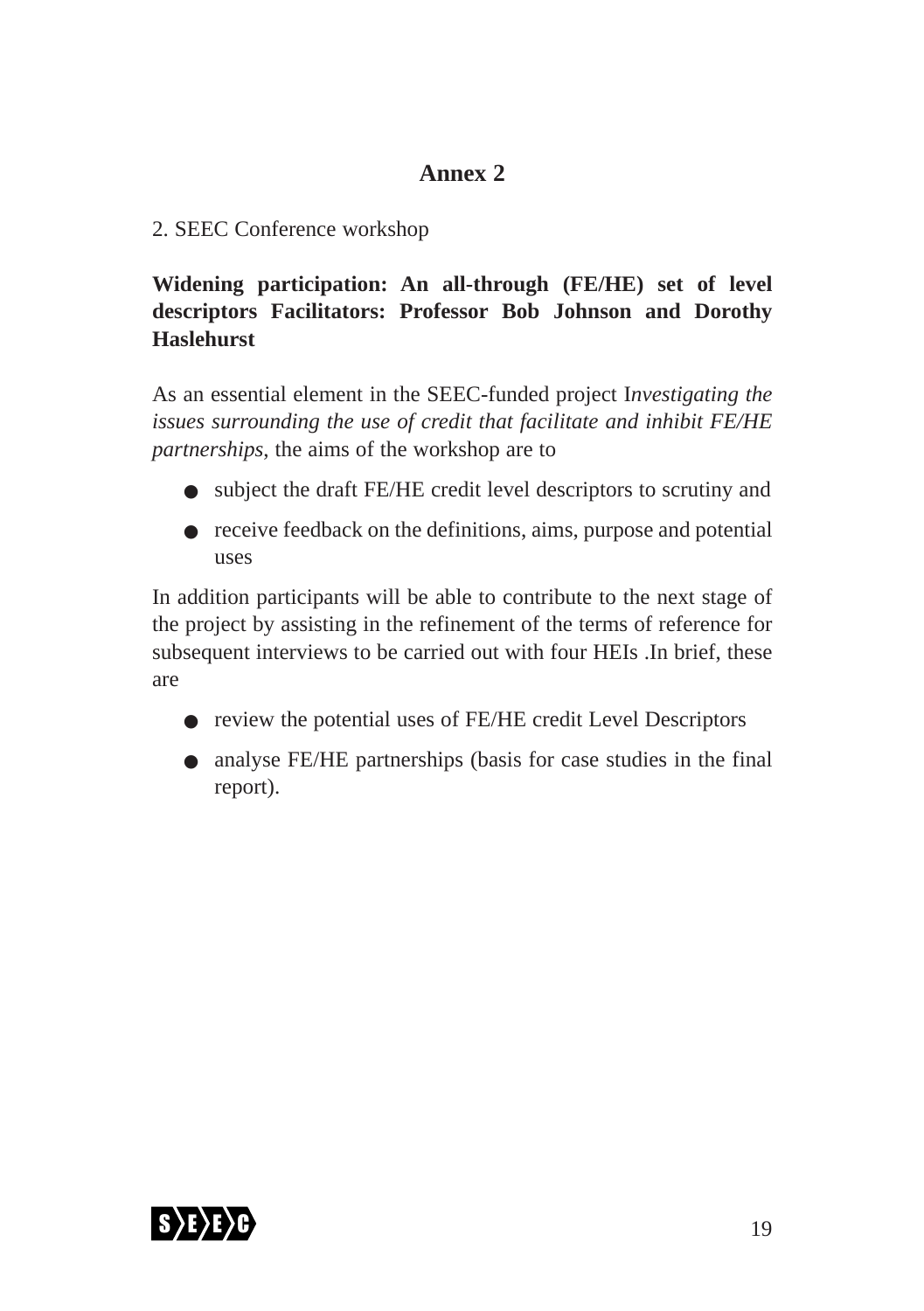# **Level 1: FE Level 1**

## **Development of Knowledge and Understanding (subject specific) The Learner:**

● **Knowledge base:** has a given and uneven knowledge base. This is largely factual and while the learner will be encountering theory, its meaning in the broader context of the discipline may be absent. S/he has an elementary awareness of the discipline and some knowledge of the terminology.

### **Cognitive/Intellectual skills (analysis, synthesis, evaluation and application) Within the limits of his/her knowledge and understanding of the discipline:**

- The learner can begin to operate skills of manipulation of knowledge (analysis, synthesis, evaluation and application). There is a growing awareness of how knowledge is processed in order to achieve informed judgements. Within the limits, the learner can use simple processes in routine/guided contexts such as the application of rules, explanation, the combination of given ideas to inform a task.
- The learner works within a routine and defined context.

#### **Key/transferable skills (generic)**

#### **The Learner:**

- **Group working**: can usually meet obligations to others (tutors/peers); can work cooperatively with others.
- **Learning resources**: is mostly guided in use of learning resources.
- **Self evaluation**: is beginning to develop the ability to evaluate own strengths and weakness within criteria largely set by others.
- **Management of information**: with guidance and a defined context, can manage information, is learning to collect data from a range of straightforward sources.
- **Autonomy**: can exercise a limited level of discretion and judgement about possible actions. Operates under general supervision and quality control systems.
- **Communications**: is developing ability to communicate in the academic context and there is evidence of progress towards reporting practical procedures in a clear manner.
- **Problem solving**: with guidance can apply given tools/methods to a well-defined problem.

#### **Practical skills (subject specific)**

- **Application:** can operate in predictable, defined contexts that require use of a specified range of standard techniques.
- **Autonomy in skill use**: is able to act with limited autonomy, under direction or supervision, within defined guidelines.

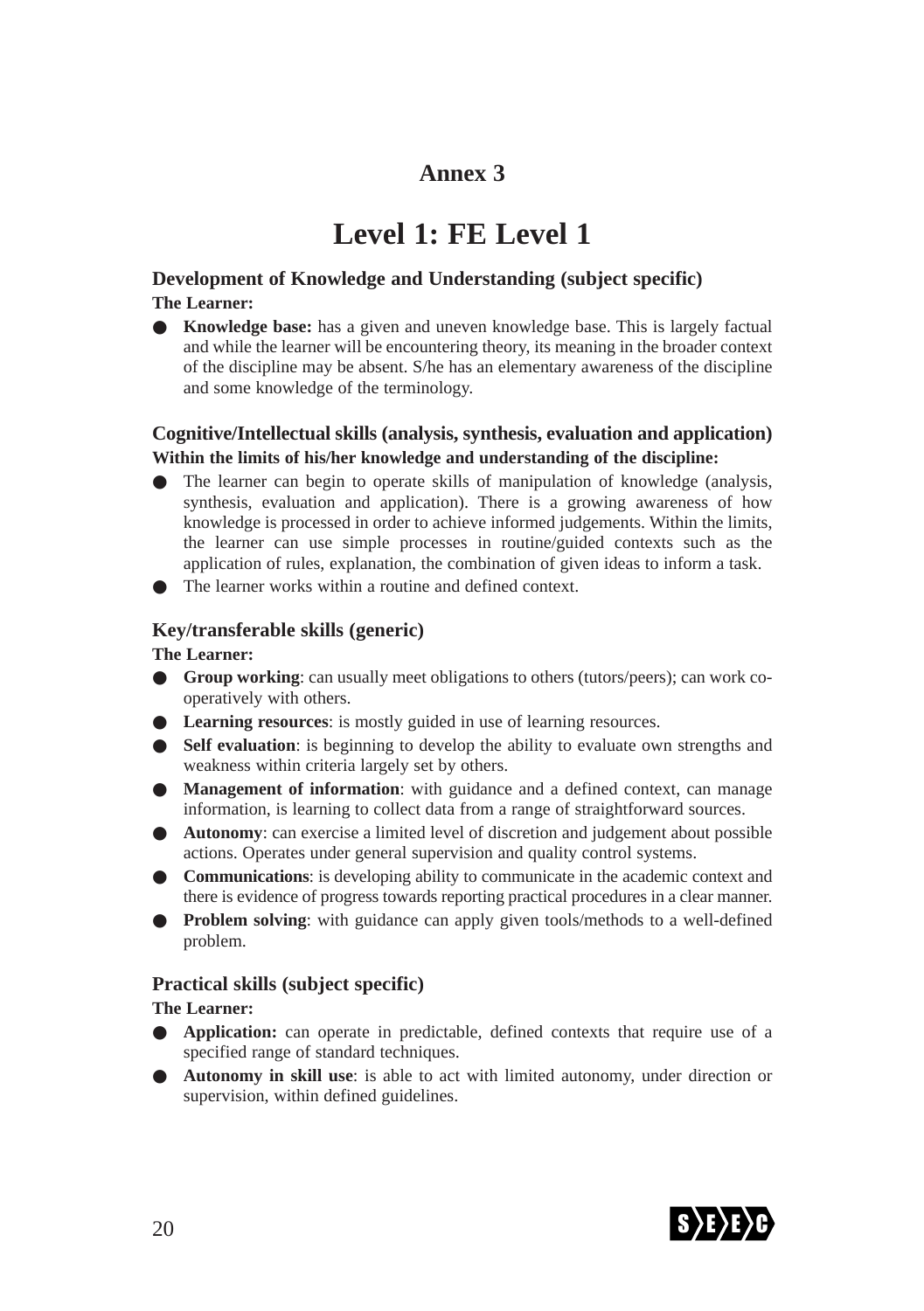# **Level 2: FE Level 2**

## **Development of Knowledge and Understanding (subject specific) The Learner:**

● **Knowledge base:** has a largely given knowledge base that is probably uneven and tends to be factual but there is an awareness and increasing understanding of some areas of theory. S/he has a growing familiarity with the structure of knowledge and terminology of the discipline. The learner has a general awareness of any issues concerning values in the main areas of study.

## **Cognitive/Intellectual skills (analysis, synthesis, evaluation and application) Within the limits of his/her knowledge and understanding, the learner:**

- Within the limits of his/her knowledge and understanding, the learner is becoming aware of/familiar with the use of the skills of manipulation of knowledge (analysis, synthesis, evaluation and application) and how they are applied to knowledge in order to make an informed judgement. For example, within routine or guided contexts there is an ability to extract information, the ability to interpret and combine a range of ideas for communication to others.
- Works largely within routine and defined contexts.

#### **Key/transferable skills (generic)**

#### **The Learner:**

- **Group working**: can generally meet obligations to others (tutors/peers); can work co-operatively with others and is learning the effect of groups on own behaviour.
- **Learning resources**: is mostly guided in use of learning resources but when challenged, can begin to seek own resources and to use them critically.
- **Self evaluation**: is beginning to develop the ability to evaluate own strengths and weakness within criteria largely set by others.
- **Management of information**: with guidance and a defined context, can manage information, collect data from a range of straightforward sources and is beginning to learn how to undertake simple research tasks.
- **Autonomy**: can undertake directed activity with limited autonomy and accept increasing responsibility for outcomes within time and other constraints.
- **Communications**: is developing ability to communicate reasonably effectively in the academic context and there is evidence of progress towards reporting practical procedures in a clear concise manner.
- **Problem solving**: with initial guidance can apply given tools/methods to a welldefined problem.

#### **Practical skills (Subject specific)**

- **Application:** can operate in predictable, defined contexts that require use of a specified range of standard techniques.
- **Autonomy in skill use**: is able to act with limited autonomy, under direction or supervision, within defined guidelines.

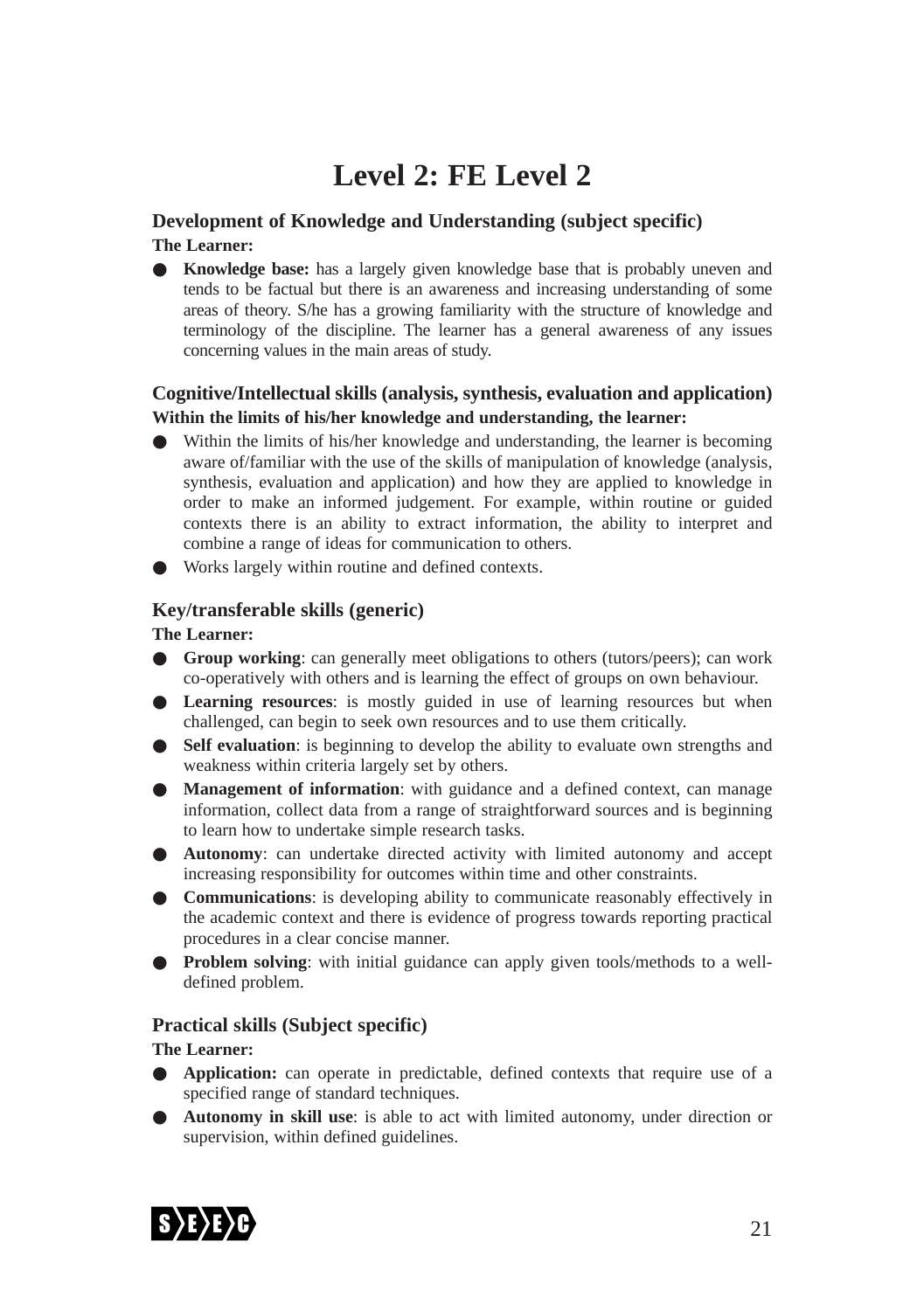# **Level 3: FE Level 1/HE 0**

#### **Development of Knowledge and Understanding The Learner:**

● **Knowledge base:** has largely given, possibly uneven and limited factual and conceptual knowledge base. He/she has an appreciation of the breadth of the field of study and the relevant terminology The learner has some awareness of any the ethical issues in the main areas of study. Is developing the ability to discuss these and to relate them to own personal beliefs and values.

## **Cognitive/Intellectual skills (analysis, synthesis, evaluation and application) Within the limits of his/her knowledge and understanding, the learner:**

- is learning to use the skills of manipulation of knowledge (analysis, synthesis, evaluation and application) to make informed judgements. Her/his abilities to use these skills can be applied independently in relatively simple and familiar contexts or with guidance or structure when working with greater complexity.
- begins to work beyond routine and defined contexts.

#### **Key/transferable skills (generic)**

#### **The Learner:**

- **Group working**: meets obligations to others (tutors/peers); usually adapts in recognition of the effects of groups on own behaviour.
- **Learning resources**: is gaining in confidence in use and access to a range of learning resources with some ability to evaluate the source.
- **Self evaluation**: is generally able to evaluate own strengths and weakness within criteria largely set by others
- **Management of information**: within a defined context, can manage information, collect data from a range of straightforward sources and is gaining in confidence to undertake simple research tasks with external guidance.
- **Autonomy**: can engage in self directed activity with broad guidance and evaluation, accepting responsibility for the quality and quantity of output.
- **Communications**: is developing ability to communicate effectively in a format appropriate to the discipline(s) and there is evidence of progress towards reporting practical procedures in a clear and concise manner. Can present familiar information to an audience.
- Problem solving: can apply given tools/methods to a well-defined problem and shows emerging recognition of the complexity of associated issues.

#### **Practical skills (subject specific)**

- Application: can operate in predictable, defined contexts that require use of a specified range of standard techniques.
- **Autonomy in skill use**: is able to act with limited autonomy, under direction or supervision, within defined guidelines.

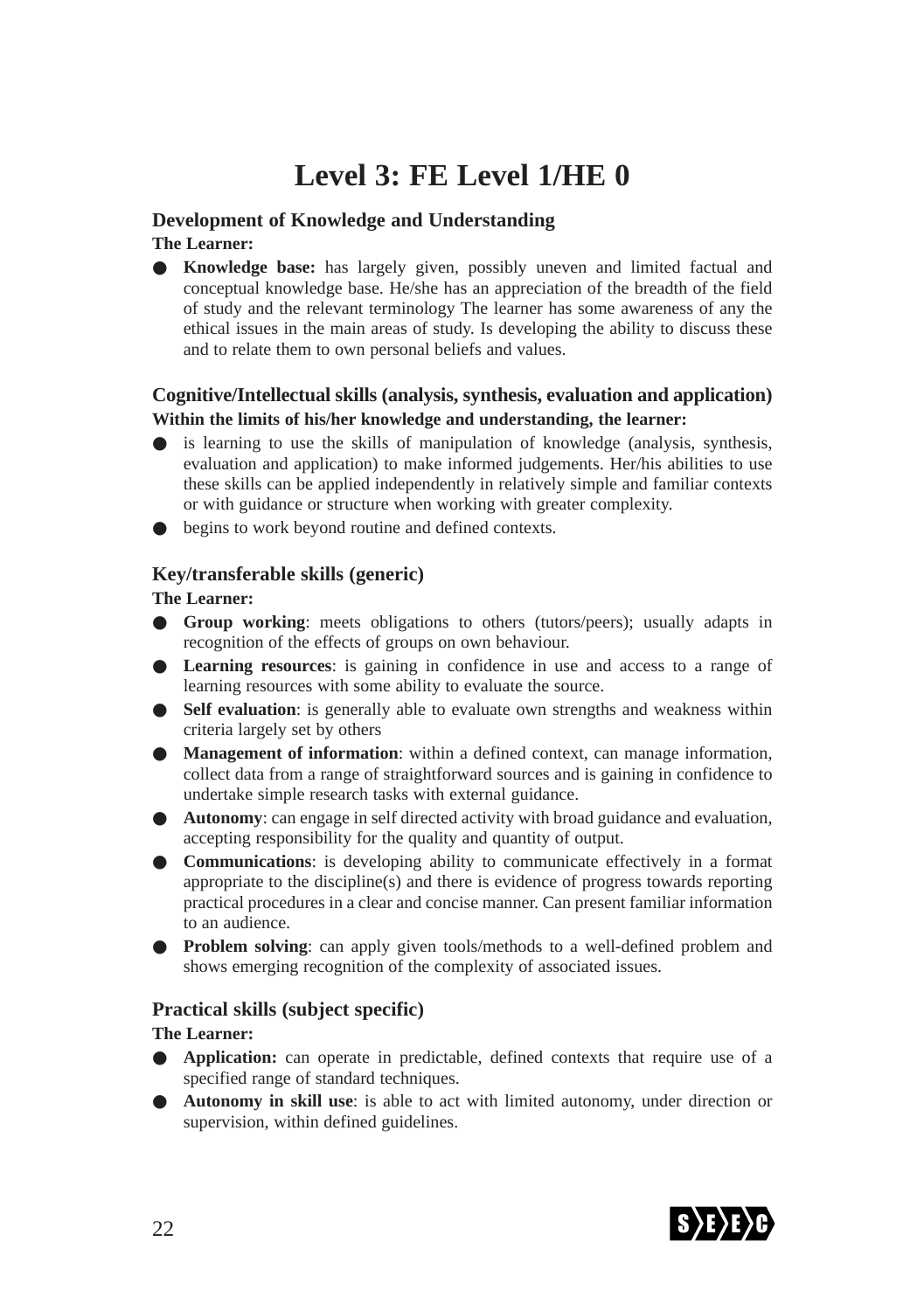# **Level 4: HE Level 1**

## **Development of Knowledge and Understanding (subject specific) The Learner:**

- **Knowledge base:** has a given factual and/or conceptual knowledge base with emphasis on the nature of the field of study and appropriate terminology;
- **Ethical issues:** can demonstrate awareness of ethical issues in current areas of study and is able to discuss these in relation to personal beliefs and values.

#### **Cognitive/Intellectual skills (generic)**

#### **The Learner:**

- Analysis: can analyse with guidance using given classifications/principles.
- **Synthesis**: can collect and categorise ideas and information in a predictable and standard format.
- **Evaluation**: can evaluate the reliability of data using defined techniques and/or tutor guidance.
- **Application**: can apply given tools/methods accurately and carefully to a well defined problem and begin to appreciate the complexity of the issues.

#### **Key/transferable skills (generic)**

#### **The Learner:**

- **Group working**: can work effectively with others as a member of a group and meet obligations to others (for example, tutors, peers, and colleagues).
- **Learning resources**: can work within an appropriate ethos and can use and access a range of learning resources.
- **Self evaluation**: can evaluate own strengths and weakness within criteria largely set by others.
- **Management of information**: can manage information, collect appropriate data from a range of sources and undertake simple research tasks with external guidance.
- **Autonomy**: can take responsibility for own learning with appropriate support.
- **Communications**: can communicate effectively in a format appropriate to the discipline(s) and report practical procedures in a clear and concise manner.
- **Problem solving**: can apply given tools/methods accurately and carefully to a well defined problem and begin to appreciate the complexity of the issues in the discipline.

#### **Practical skills (subject specific)**

- Application: can operate in predictable, defined contexts that require use of a specified range of standard techniques.
- **Autonomy in skill use**: is able to act with limited autonomy, under direction or supervision, within defined guidelines.

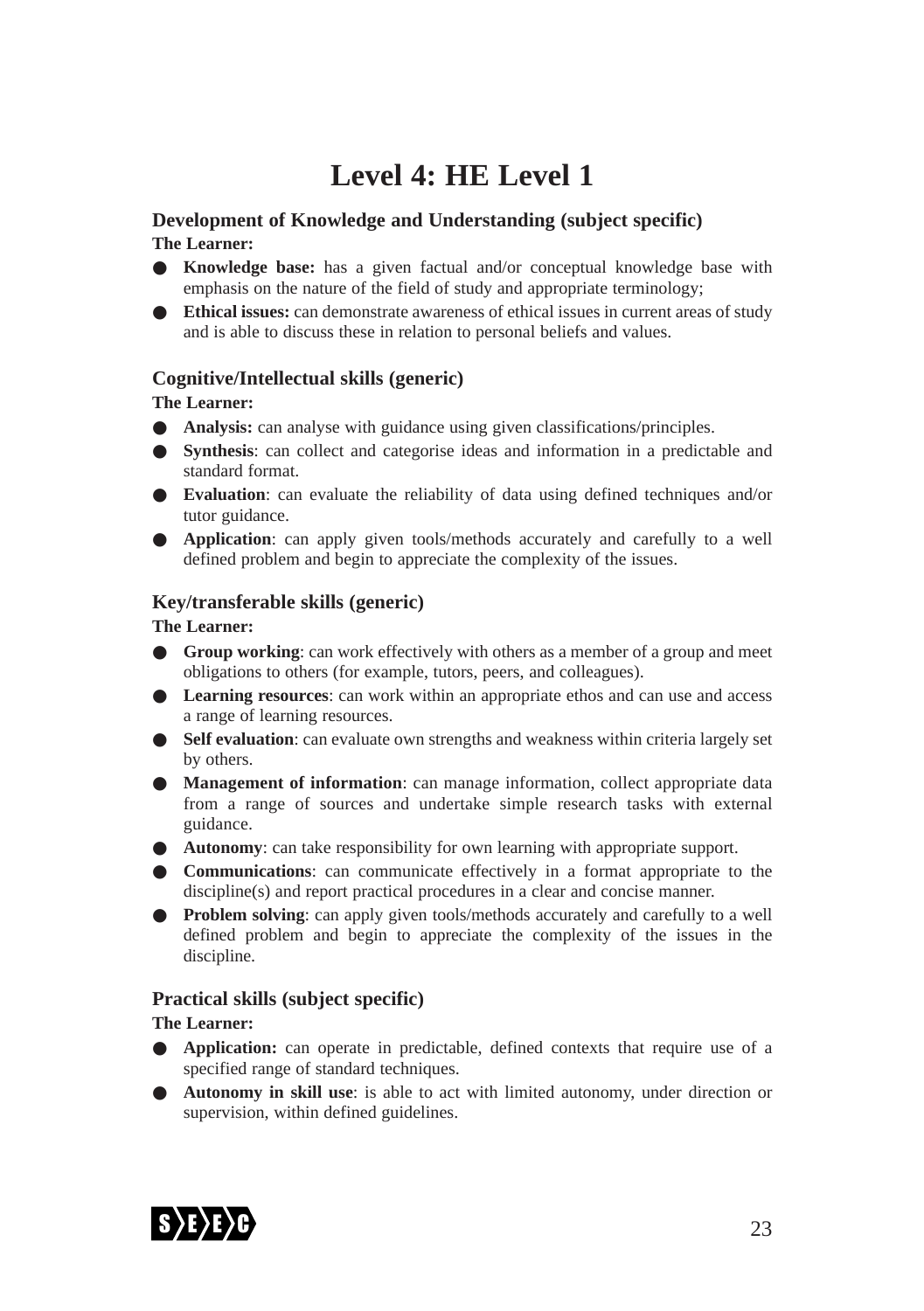# **Level 5: HE Level 2**

## **Development of Knowledge and Understanding (subject specific) The Learner:**

- **Knowledge base**: has a detailed knowledge of major theories of the discipline(s) and an awareness of a variety of ideas, contexts and frameworks.
- **Ethical issues**: is aware of the wider social and environmental implications of area(s) of study and is able to debate issues in relation to more general ethical perspectives.

#### **Cognitive/Intellectual skills (generic)**

**The Learner:**

- **Analysis:** can analyse a range of information with minimum guidance using given classifications/principles and can compare alternative methods and techniques for obtaining data.
- **Synthesis**: can reformat a range of ideas and information towards a given purpose.
- **Evaluation**: can select appropriate techniques of evaluation and can evaluate the relevance and significance of the data collected.
- **Application**: can identify key elements of problems and choose appropriate methods for their resolution in a considered manner.

#### **Key/transferable skills (generic)**

**The Learner:**

- **Group working**: can interact effectively within a team/learning group, giving and receiving information and ideas and modifying responses where appropriate.
- **Learning resources**: can manage learning using resources for the discipline. Can develop working relationships of a professional nature within the discipline(s).
- Self evaluation: can evaluate own strengths and weakness, challenge received opinion and develop own criteria and judgement.
- **Management of information**: can manage information; can select appropriate data from a range of sources and develop appropriate research strategies.
- **Autonomy**: can take responsibility for own learning with minimum direction.
- **Communications**: can communicate effectively in a manner appropriate to the discipline(s) and report practical procedures in a clear and concise manner in a variety of formats.
- **Problem-solving**: can identify key areas of problems and choose appropriate tools/methods for their resolution in a considered manner.

#### **Practical skills (subject specific)**

- **Application of skills**: can operate in situations of varying complexity and predictability requiring application of a wide range of techniques.
- **Autonomy in skill use**: able to act with increasing autonomy, with reduced need for supervision and direction, within defined guidelines.

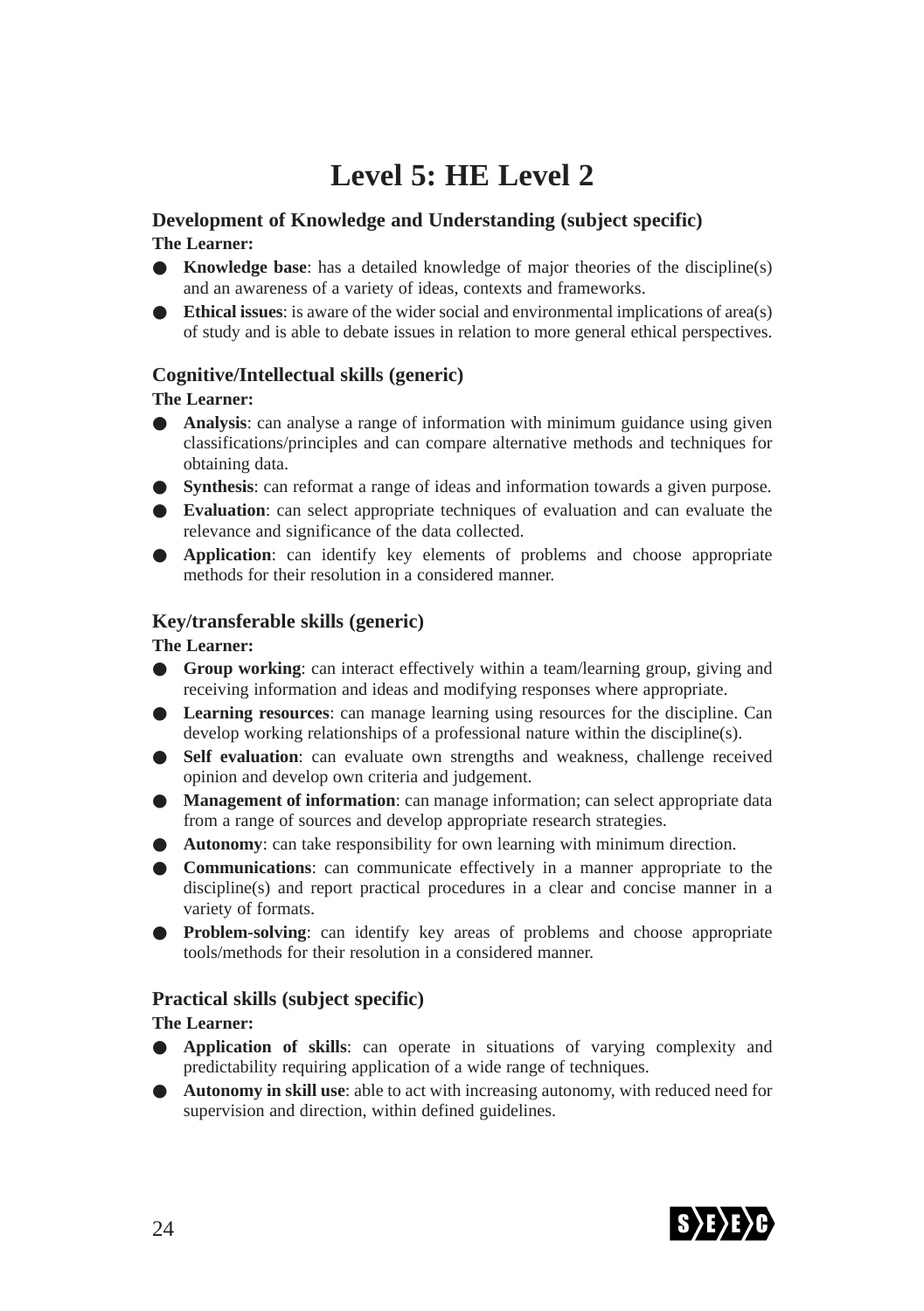# **Level 6: HE Level 3**

## **Development of Knowledge and Understanding (subject specific) The Learner:**

- **Knowledge base:** has a comprehensive/detailed knowledge of a major discipline(s), with areas of specialisation in depth, and an awareness of the provisional nature of knowledge.
- Ethical issues: is aware of personal responsibility and professional codes of conduct and can incorporate a critical ethical dimension into a major piece of work.

#### **Cognitive/Intellectual skills (generic)**

#### **The Learner:**

- **Analysis:** can analyse new and/or abstract data and situations without guidance, using a range of techniques appropriate to the subject.
- **Synthesis**: with minimum guidance can transform abstract data and concepts towards a given purpose and design novel solutions.
- **Evaluation**: can critically evaluate evidence to support conclusions/ recommendations, reviewing its reliability, validity and significance. Can investigate contradictory information/identify reasons for contradictions.
- **Application**: is confident and flexible in identifying and defining complex problems and can apply appropriate knowledge and skills to their solution.

#### **Key/transferable skills (generic)**

#### **The Learner:**

- **Group working**: can interact effectively within a team/learning/professional group, recognise, support or be proactive in leadership, negotiate in a professional context and manage conflict.
- **Learning resources**: with minimum guidance can manage own learning using full range of resources for the discipline(s). Can work professionally within the discipline.
- **Self evaluation**: is confident in application of own criteria of judgement and can challenge received opinion and reflect on action. Can seek and make use of feedback.
- **Information management**: can select and manage information, competently undertaking reasonably straight-forward research tasks with minimum guidance.
- **Autonomy**: can take responsibility for own work and can criticise it.
- **Communications**: can engage effectively in debate in a professional manner and produce detailed and coherent project reports.
- **Problem solving**: is confident and flexible in identifying and defining complex problems and the application of appropriate knowledge, tools/methods to their solution.

#### **Practical skills (subject specific)**

- **Application of skills**: can operate in complex and unpredictable contexts, requiring selection and application from a wide range of innovative or standard techniques.
- **Autonomy in skill use**: able to act autonomously, with minimal supervision or direction, within agreed guidelines.

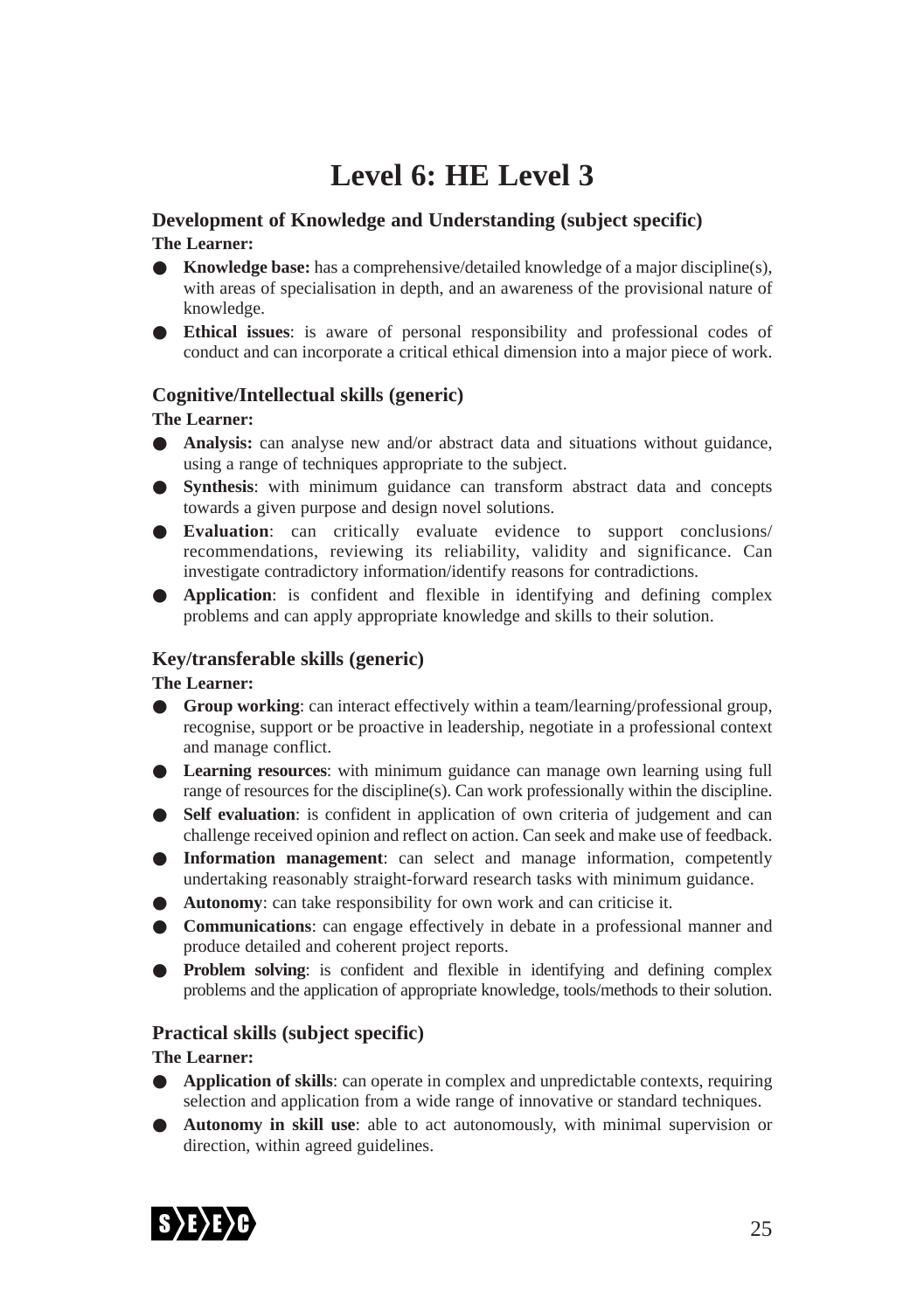# **Level 7: Masters**

# **Development of Knowledge and Understanding**

### **The Learner:**

- **Knowledge base**: has depth and systematic understanding of knowledge in specialised/applied areas and/across areas and can work with theoretical/researchbased knowledge at the forefront of their academic discipline.
- **Ethical issues**: has the awareness and ability to manage the implications of ethical dilemmas and work pro-actively with others to formulate solutions.
- **Disciplinary methodologies**: has a comprehensive understanding of techniques/ methodologies applicable to their own work (theory or research-based).

#### **Cognitive and Intellectual Skills**

#### **The Learner:**

- **Analysis:** with critical awareness can undertake analysis of complex, incomplete or contradictory areas of knowledge communicating the outcome effectively.
- **Synthesis**: with critical awareness, can synthesise information in a manner that may be innovative, utilising knowledge or processes from the forefront of the discipline/practice.
- **Evaluation**: has a level of conceptual understanding that will allow her/him critically to evaluate research, advanced scholarship and methodologies and argue alternative approaches.
- **Application**: can demonstrate initiative and originality in problem solving. Can act autonomously in planning and implementing tasks at a professional or equivalent level, making decisions in complex and unpredictable situations.

### **Key/Transferable Skills**

- **Group working**: can work effectively with a group as leader or member. Can clarify tasks and make appropriate use of the capacities of group members. Is able to negotiate and handle conflict with confidence.
- **Learning resources**: is able to use full range of learning resources.
- **Self evaluation**: is reflective on own and others' functioning in order to improve practice.
- **Management of information**: can competently undertake research tasks with minimum guidance.
- **Autonomy**: is an independent and self critical learner, guiding the learning of others and managing own requirements for continuing professional development.
- **Communications**: can engage confidently in academic and professional communication with others, reporting on action clearly, autonomously and competently
- **Problem solving**: has independent learning ability required for continuing professional study, making professional use of others where appropriate.

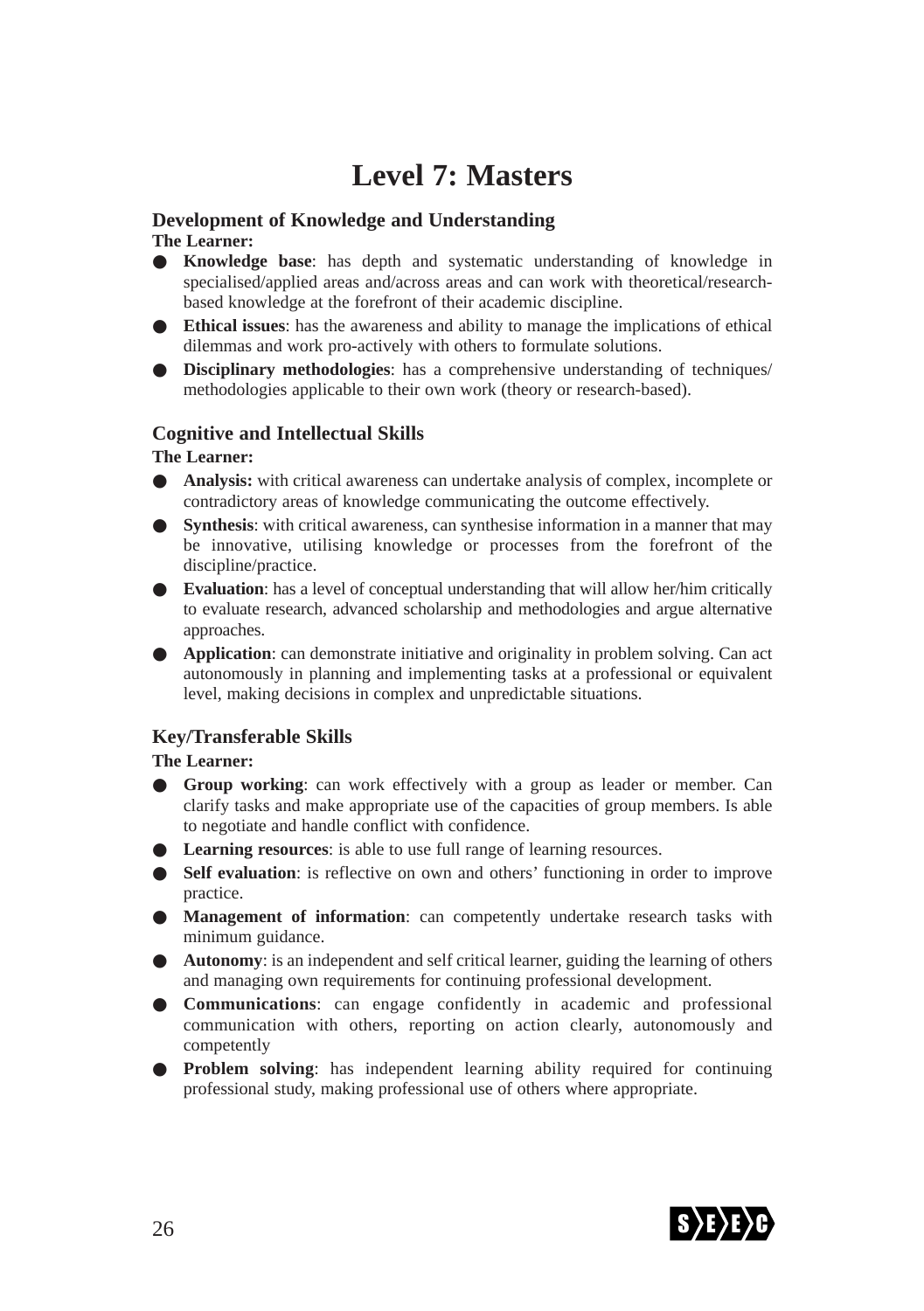#### **Practical Skills**

#### **The Learner:**

- **Application of skills**: can operate in complex and unpredictable and/or specialised contexts, and has an overview of the issues governing good practice.
- **Autonomy in skill use**: is able to exercise initiative and personal responsibility in professional practice.
- **Technical expertise**: has technical expertise, performs smoothly with precision and effectiveness; can adapt skills and design or develop new skills and/or procedures for new situations.

# **Level 8: Taught Doctorate**

## **Development of Knowledge and Understanding**

#### **The Learner**

- **Knowledge base**: has great depth and systematic understanding of a substantial body of knowledge. Can work with theoretical/research knowledge at the forefront of the discipline at peer reviewed standards/publication quality.
- **Ethical issues**: can analyse and manage the implications of ethical dilemmas and work pro-actively with others to formulate solutions.
- **Disciplinary methodologies**: has a comprehensive understanding of techniques/ methodologies applicable to the discipline (theory or research-based).

### **Cognitive and Intellectual Skills**

## **The Learner:**

- **Analysis**: with critical awareness, can undertake analysis, managing complexity, incompleteness of data or contradictions in the areas of knowledge.
- **Synthesis:** can synthesise new approaches, in a manner that can contribute to the development of methodology or understanding in that discipline or practice.
- **Evaluation**: has a level of conceptual understanding and critical capacities that allows independent evaluation of research, advanced scholarship and methodologies. Can argue alternative approaches.
- **Application:** can act independently and with originality in problem solving, is able to lead in planning and implementing tasks at a professional or equivalent level.

### **Key/Transferable Skills**

- **Group working**: can lead/work effectively with group. Can clarify task, managing the capacities of group members, negotiating and handling conflict with confidence.
- **Learning resources**: is able to use full range of learning resources.
- **Self evaluation**: is reflective on own and others' functioning in order to improve practice.
- **Management of information**: can undertake innovative research tasks competently and independently.

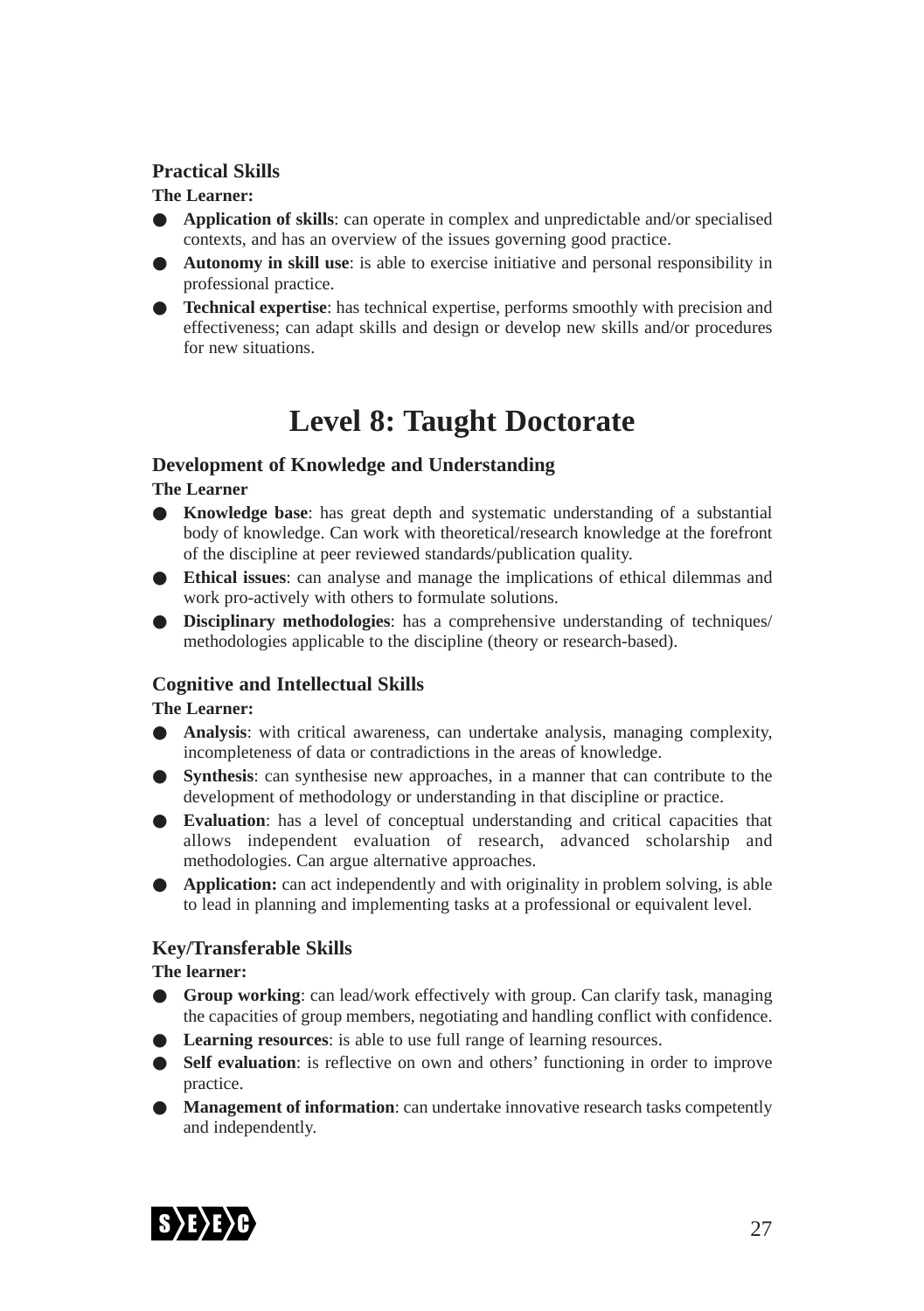- **Autonomy:** is independent and self-critical as learner; guides and supports the learning of others and can manage own continuing professional development.
- **Communication**: can communicate complex or contentious information clearly and effectively to specialists/non-specialists, understands lack of understanding in others. Can act as a recognised and effective consultant.
- **Problem solving**: can continue own professional study independently, can make use of others professionally within/outside the discipline.

#### **Practical Skills**

- **Application of skills**: can operate in complex and unpredictable/specialised contexts that may be at the forefront of knowledge. Has overview of the issues governing good practice.
- **Autonomy in skill use:** can act in a professional capacity for self/others, with responsibility and largely autonomously and with initiative in complex and unpredictable situations.
- Technical expertise: has technical mastery, performs smoothly with precision and effectiveness; can adapt skills and design or develop new skills/procedures for new situations.

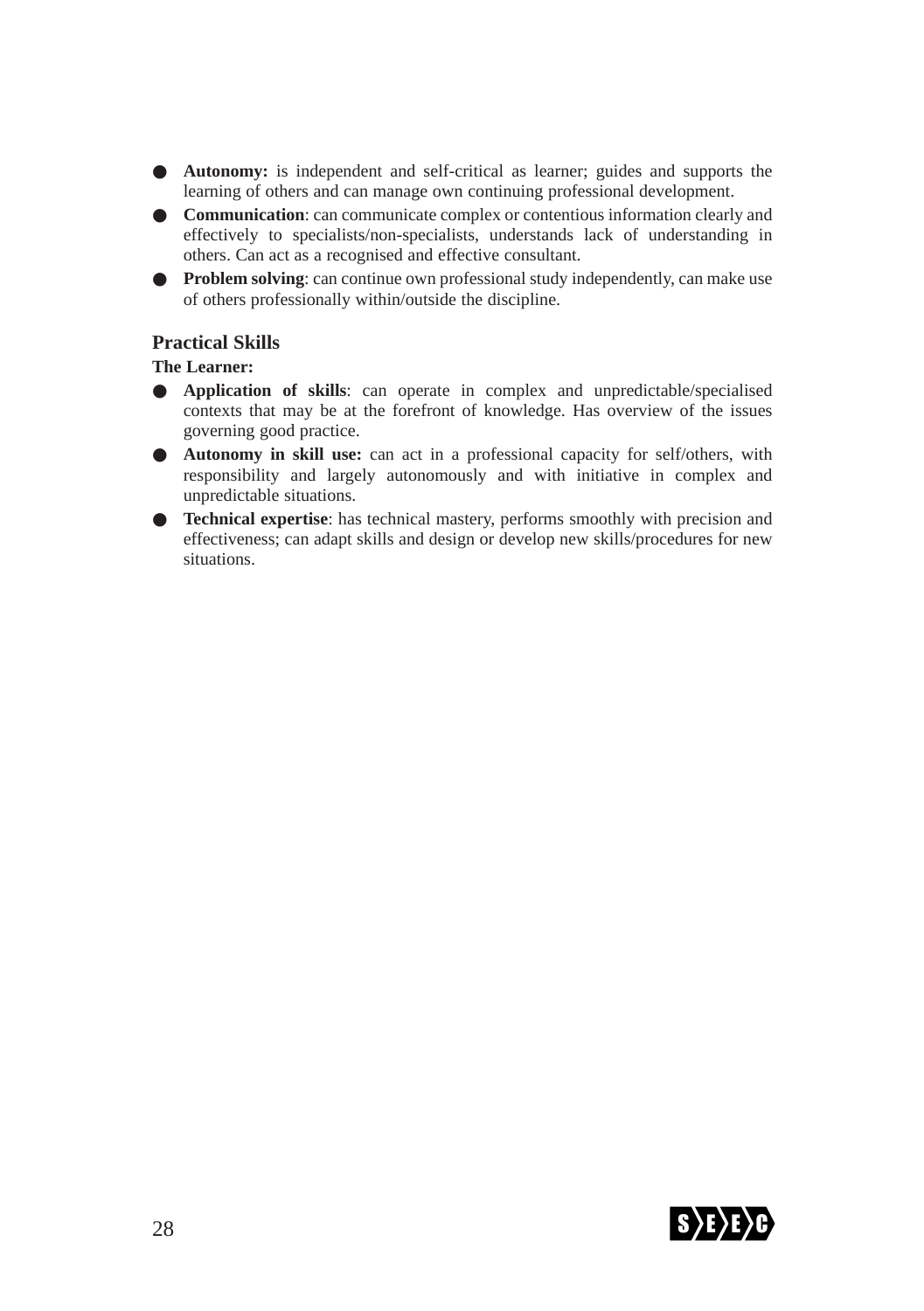## Letter and Questionnaire sent to interviewees

University of .....................................................................................................................

Date 08 November 2002

Dear .........................................

SEEC Project: Credit and FE/HE collaboration

Thank you for contributing to the workshop on FE credit level descriptors at the SEEC annual conference in September where we discussed this project. You will recall that once we had consulted widely on the FE credit levels descriptors FE1 to FE3, our intention was to discuss with a few institutions their FE/HE partnerships.

Our aims are to identify

the scope and potential in the provision of HE/FE currently and in the future (and related use of credit and level descriptors)

'good'/'best' practice of the use of credit in HE/FE partnerships

the issues raised by the use of credit

broader credit-related issues that facilitate/inhibit the development of partnerships across the HE/FE interface

At the conference, you indicated that you would be happy to participate in this project. During the next month or so we would like to visit your institution and meet with you and any other appropriate colleagues who might be able to offer around an hour or so of their time. We would be able to come on any of the following dates\* and hope that one might be convenient for you. I would be grateful if you would suggest (via email bobjohnson@northwoodha6.fsnet.co.uk, tel/fax 01923 822160) the dates and times which will be convenient for you.

\* Dates ...............................................................................................................................

............................................................................................................................................

I will then confirm the arrangements with you.

With best wishes

Bob

Professor Bob Johnson, On behalf of the SEEC project team Bob Johnson, Dorothy Haslehurst and Jenny Moon

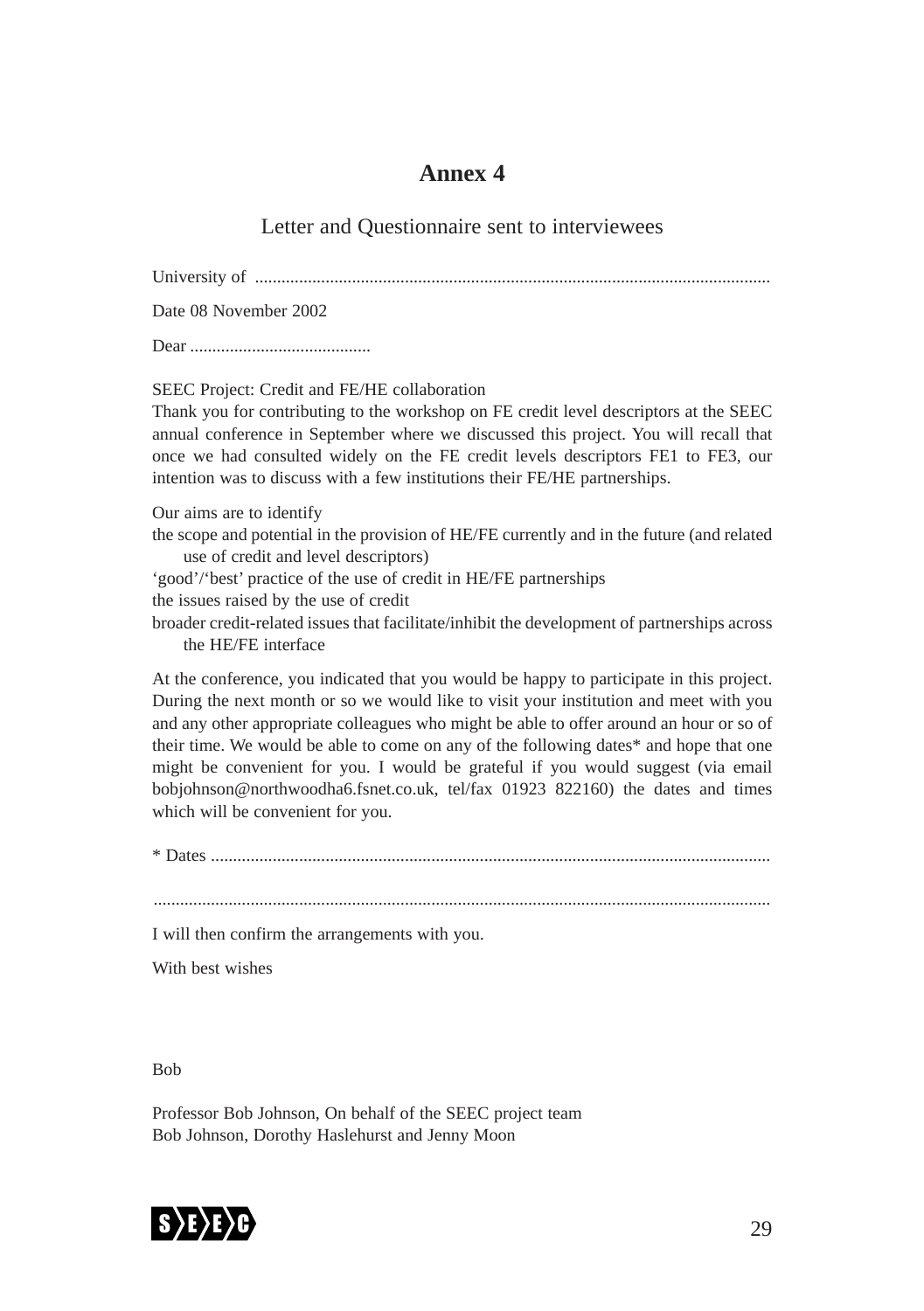## Attachments

1. Following consultations at the workshop in September and other discussions, some further amendments were made to the draft and I attach the latest version for your information. (not attached in the report)

2. Interviews: Indicative areas for discussion

**Attachment 2.** Indicative areas for discussion with institutions and FE partners

1. What is the nature of your current and proposed FE/HE collaboration? For instance, how extensive is/will it be in terms of, for example, numbers of programmes, fte's, FECs etc.? f

2. What are the key purposes of these links? Are they through consortia, franchises or neither? If neither please explain.

3. Does the way the collaboration operates depend upon the use of credit and/or involve any mechanisms whereby the expectations of standards achieved in FE for the purpose of progression are discussed between FE/HE partners. If so, please elaborate.

4. What are the positive features of any mechanisms that appear to work? Please explain the basis for success.

5. Are there areas where results of FE/HE articulation have been less than successful? If so, please explain.

6. In general, what do you see as the barriers to increased FE/HE co-operation

7. Is there a role for the SEEC FE credit level descriptors in your FE/HE collaboration? If so, please elaborate.

8. Any other aspects

Please return the completed questionnaire to Bob Johnson, preferably via email bobjohnson@northwoodha6.fsnet.co.uk Or by post 45 Woodhouse Eaves, Northwood, Middx HA6 3NF

Thank you for your co-operation.

Bob

On behalf of the project team Bob Johnson, Dorothy Haslehurst and Jenny Moon